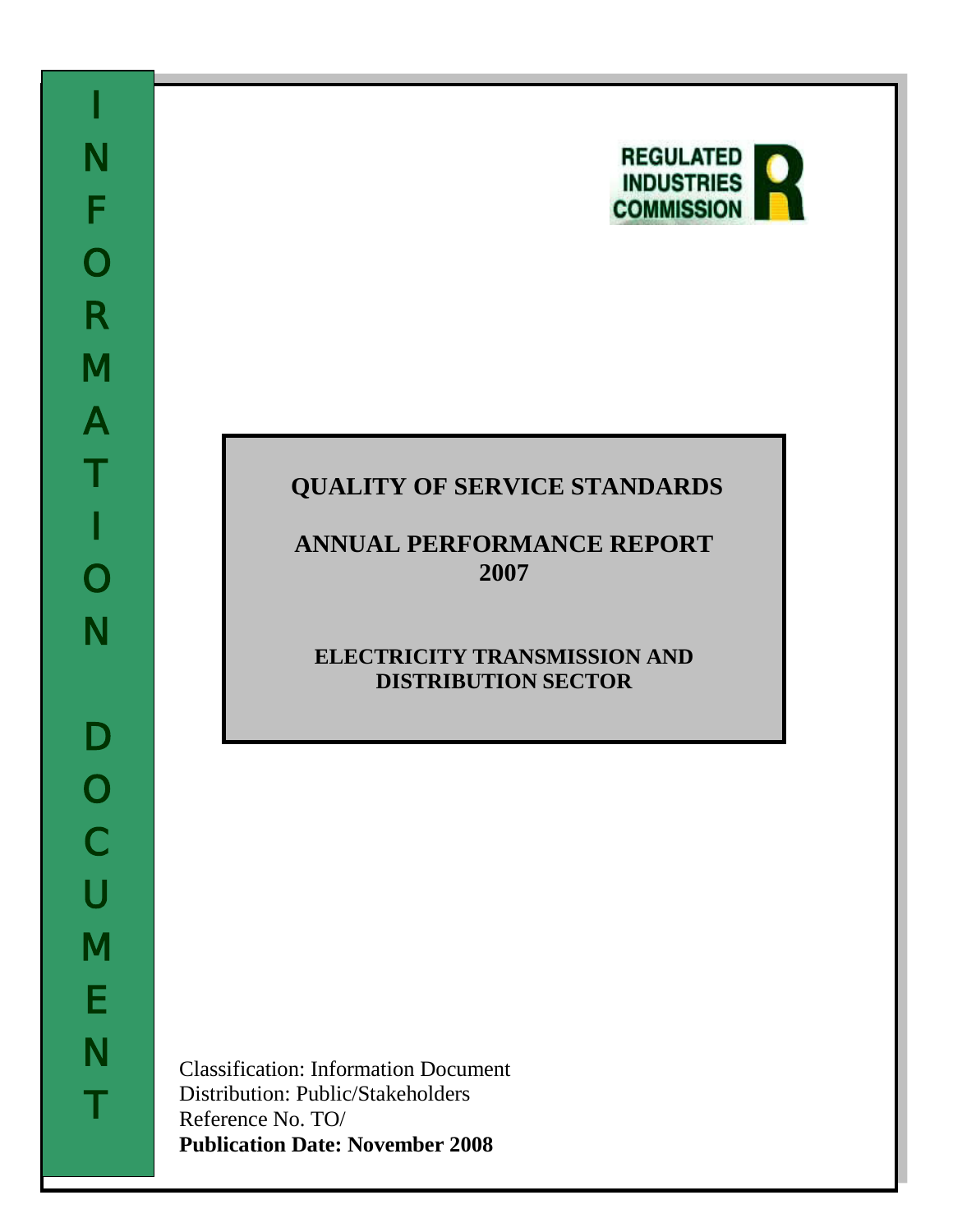## **TABLE OF CONTENTS**

## **PAGE**

| PERFORMANCE ASSESSMENT FOR THE PERIOD JANUARY TO<br><b>SECTION 2</b>         |  |
|------------------------------------------------------------------------------|--|
|                                                                              |  |
|                                                                              |  |
|                                                                              |  |
|                                                                              |  |
| GES 3: Reconnection after payment of overdue amounts or agreement 12         |  |
|                                                                              |  |
|                                                                              |  |
|                                                                              |  |
|                                                                              |  |
| OES 1: Line Faults affecting Customers repaired within a Specified Period 17 |  |
|                                                                              |  |
|                                                                              |  |
|                                                                              |  |
|                                                                              |  |
|                                                                              |  |
|                                                                              |  |
|                                                                              |  |
|                                                                              |  |
| <b>SECTION 3</b>                                                             |  |
|                                                                              |  |
|                                                                              |  |
|                                                                              |  |
|                                                                              |  |
|                                                                              |  |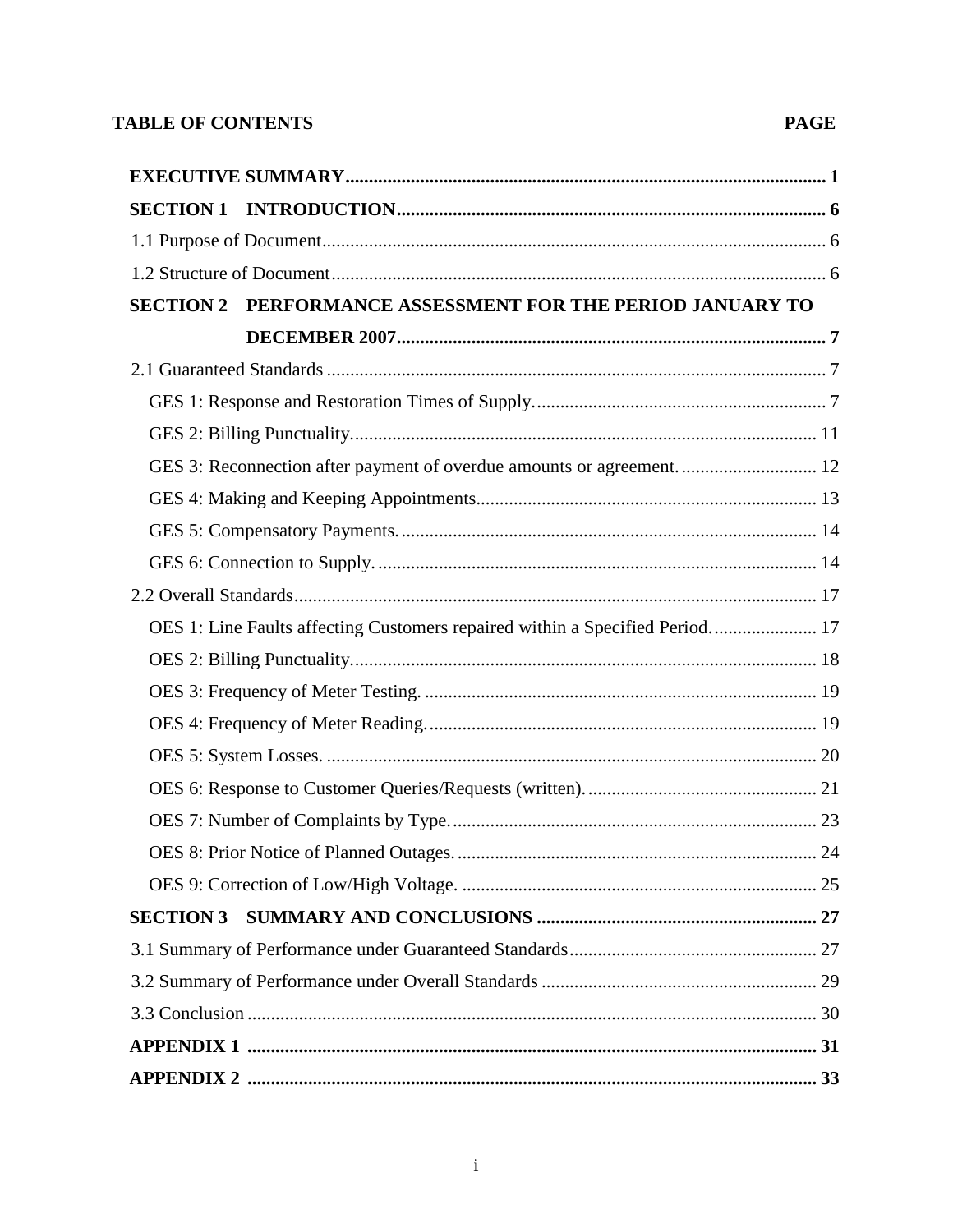| Table 1 - No. of unplanned outages for the period January to December 20077             |
|-----------------------------------------------------------------------------------------|
|                                                                                         |
|                                                                                         |
|                                                                                         |
|                                                                                         |
| Table 6 - Reconnection after Payment of Overdue Amounts or Agreement, 2007 12           |
|                                                                                         |
|                                                                                         |
|                                                                                         |
|                                                                                         |
|                                                                                         |
|                                                                                         |
|                                                                                         |
|                                                                                         |
| Table 15 - Breaches under OES 6 - Response to Customers' Queries/Requests (written). 22 |
|                                                                                         |
|                                                                                         |
|                                                                                         |
|                                                                                         |
| Table 20 - Number of Breaches under the Guaranteed Standards by Quarter (2007) 28       |
|                                                                                         |
|                                                                                         |
| Table A3 - Compliance Rates (%) for Guaranteed Standards from January 2005 to           |
|                                                                                         |
| Table A4 - Compliance Rates for Overall Standards from January 2005 to December 2007    |
|                                                                                         |

 $\hat{\mathbf{v}}$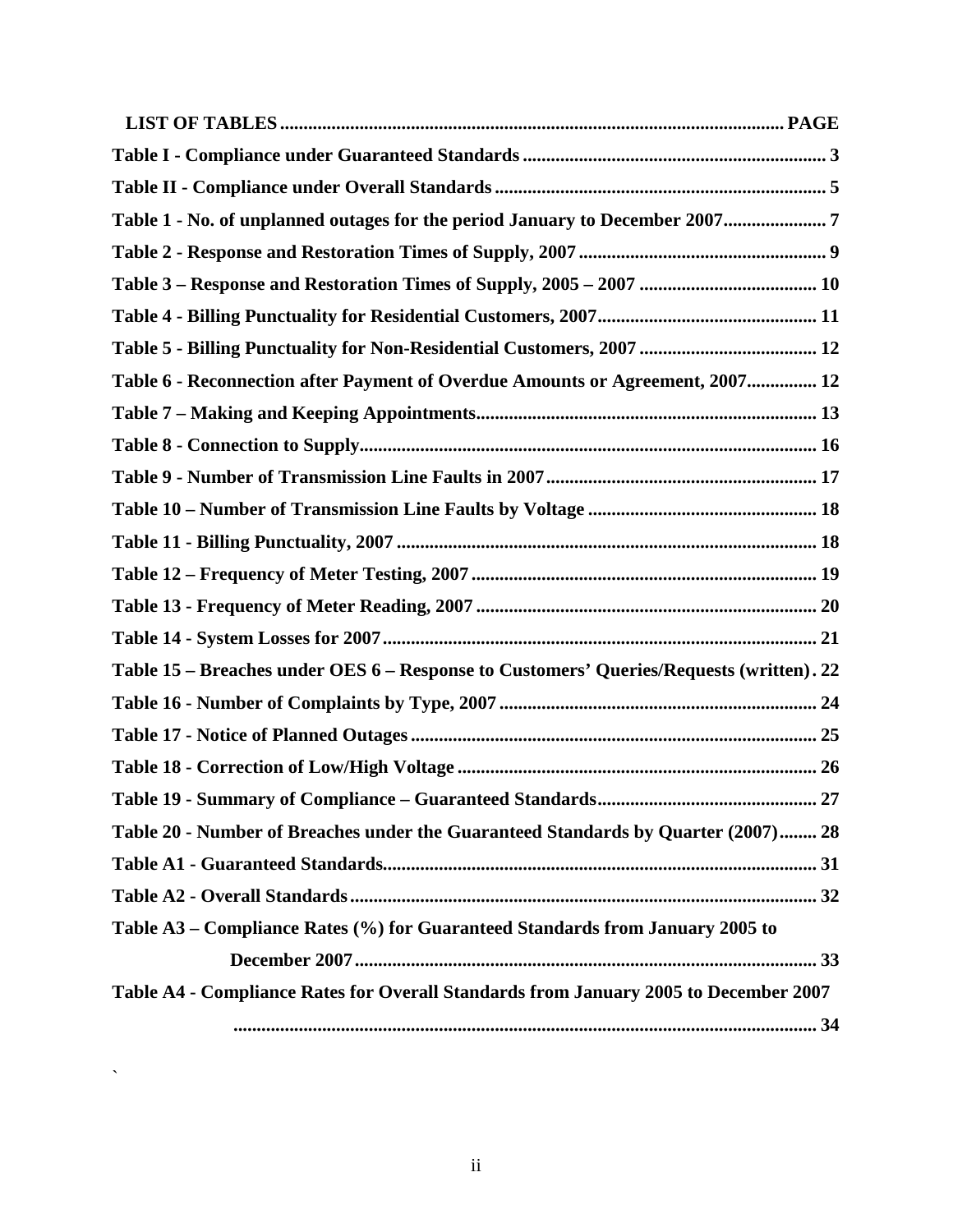| <b>LIST OF FIGURES</b> | <b>PAGE</b> |
|------------------------|-------------|
|                        |             |
|                        |             |
|                        |             |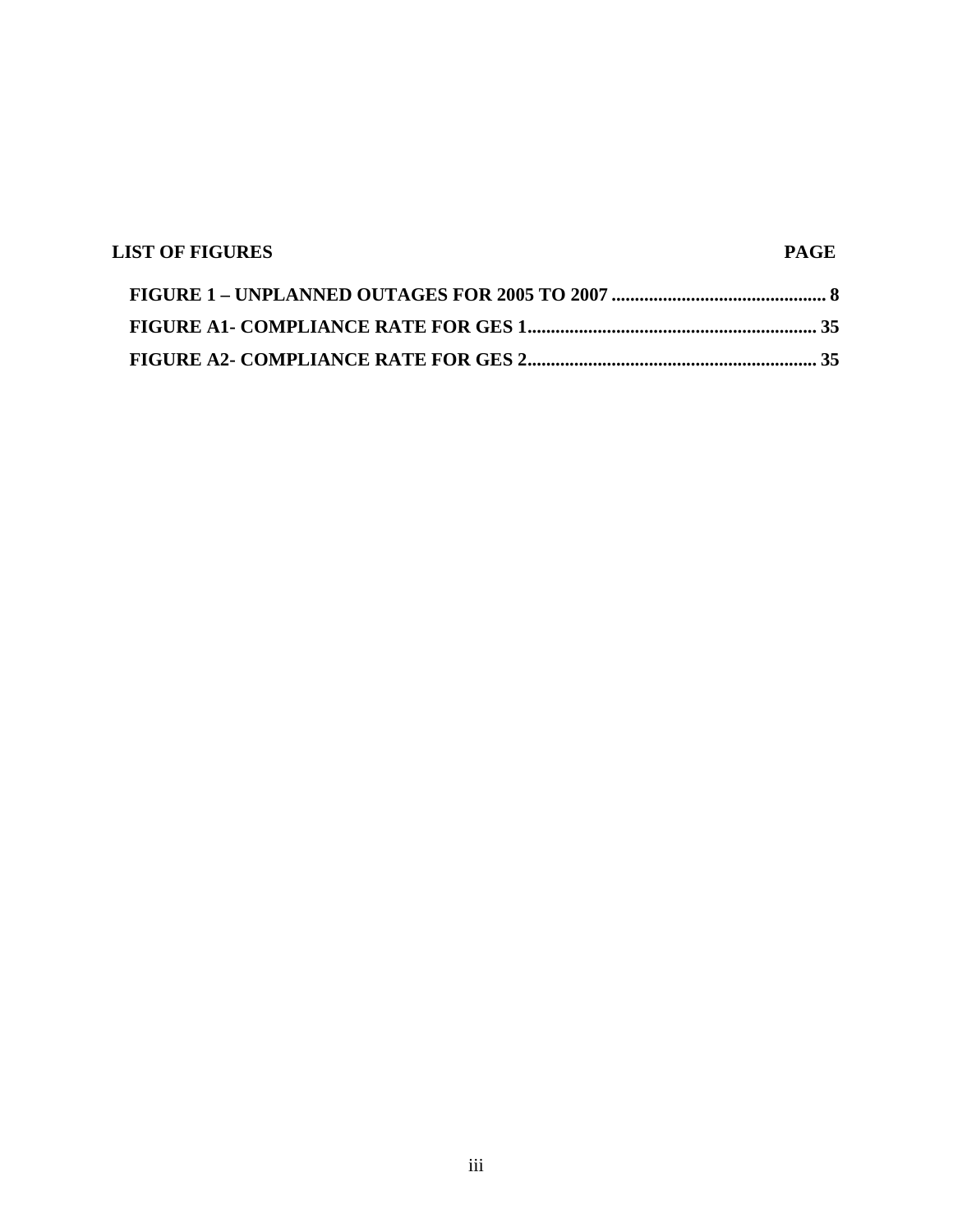### <span id="page-4-0"></span>**EXECUTIVE SUMMARY**

Under Section 6 of Act No. 26 of 1998, the Regulated Industries Commission (RIC) is empowered to prescribe standards of service, monitor and ensure compliance, and impose sanctions for non-compliance. In carrying out its mandate, the RIC implemented Quality of Service Standards (QSS) for the Electricity Transmission and Distribution Sector on April 7, 2004. The RIC receives information from the service provider on a monthly, quarterly and annual basis, which assists in the monitoring of the service provider's performance with respect to the implemented standards.

This is the fourth Annual Performance Report by the RIC. This report describes the levels of service provided by the Trinidad and Tobago Electricity Commission (T&TEC) against the established Quality of Service Standards, over the four quarterly periods from January to December 2007. The report assesses the performance of T&TEC in each of the Guaranteed and Overall Standards, provides reasons for poor performance, and compares the performance with that of the previous year, 2006.

## **Performance Summary**

### **Performance under Guaranteed Standards**

Guaranteed standards are those which set service levels that must be met in each individual case by the service provider. These standards also carry compensatory payments to the affected customers if the utility fails to provide the level of service required. At present, six (6) Guaranteed Standards exist for T&TEC.

T&TEC's performance is assessed by examining its compliance rates for the Guaranteed Standards. Generally, in 2007, T&TEC's performance improved, with fewer breaches of the Guaranteed Standards than in 2006. The only Guaranteed standard for which T&TEC achieved full compliance was GES 4 (Making and Keeping Appointments). Of the remaining five Guaranteed Standards, GES 1 (Response and Restoration Time) and GES 3 (Reconnection after Payment of Overdue Amount) were the only ones in which T&TEC maintained a compliance rate of over 99%. T&TEC's performance under GES 2 (Billing Punctuality) plummeted further,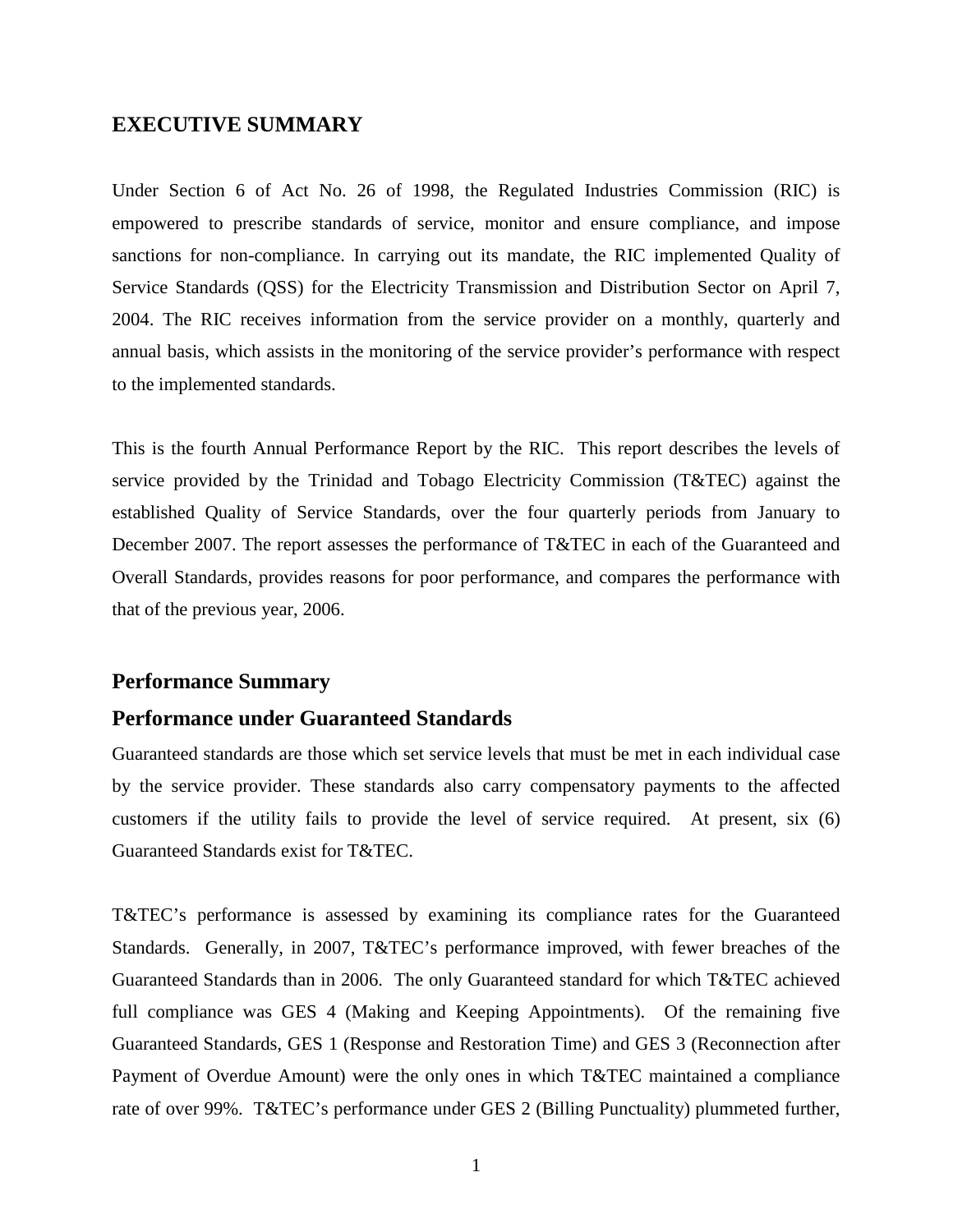with the average compliance rate for Non-Residential customers moving from 47.7% in 2006 to 10.2% in 2007. No claims were received under GES 5 (Time to Credit Compensatory Payments) during 2007 and hence there was no opportunity to assess T&TEC's performance under this standard.

For the year 2007, the most breaches (72.6% of the 14,623) of the Guaranteed Standards occurred in GES 2. GES 1 was the second highest contributor, registering 25.7% of the total breaches, followed by GES 6 (Connection to Supply), with 1.2% of the total.

In 2007, T&TEC should have incurred payments of over \$439,000 to compensate customers for the 14,623 breaches that occurred. However, there were no payments since customers made no claims, thereby nullifying the effectiveness of the Guaranteed Standards Scheme. The measures recommended by the RIC in its **Final Determination** on T&TEC's Rate Review Application have been implemented, but they have not been sufficient to encourage customers to use the system designed for their benefit. The way forward is therefore one of automatic compensatory payment, which the RIC will be seeking to implement when it reviews its Quality of Service Standards.

The following table presents the assessment of T&TEC's performance against the established Guaranteed Standards for 2007.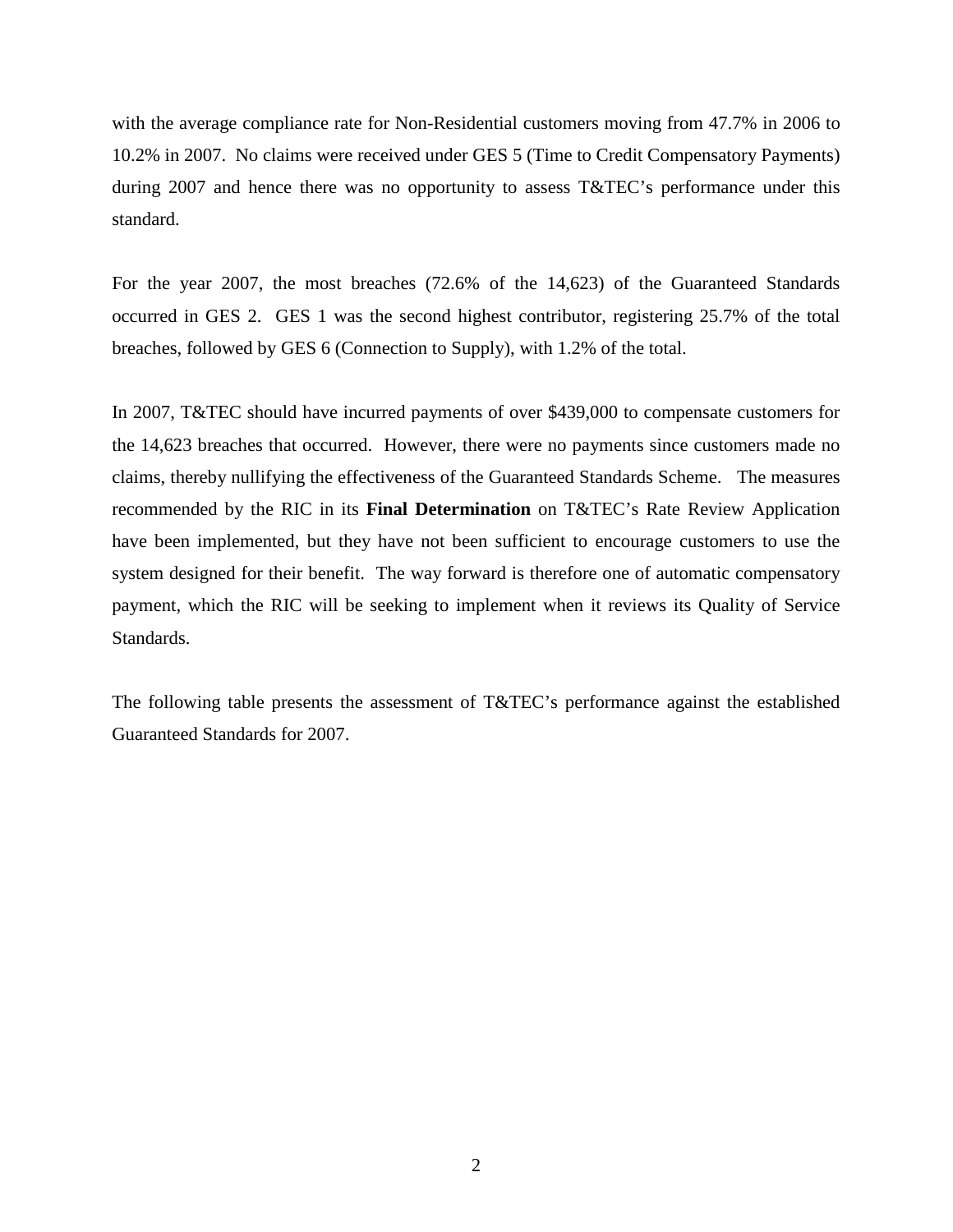<span id="page-6-0"></span>

| Code             | <b>Service</b><br><b>Description</b>                                                             | <b>Performance</b><br><b>Measure</b>                                                                                                                                           | <b>2007 Compliance</b><br>Rates $(\% )$ |
|------------------|--------------------------------------------------------------------------------------------------|--------------------------------------------------------------------------------------------------------------------------------------------------------------------------------|-----------------------------------------|
| GES1             | Response and restoration time<br>after unplanned (forced) outages<br>on the distribution system. | Time for restoration of supply to<br>affected customers                                                                                                                        | 99.9                                    |
| GES <sub>2</sub> | <b>Billing Punctuality (new</b><br>customers)                                                    | Time for first bill to be mailed<br>after service connection:                                                                                                                  |                                         |
|                  |                                                                                                  | (a) Residential                                                                                                                                                                | 49.4                                    |
|                  |                                                                                                  | (b) Non-Residential                                                                                                                                                            | 10.5                                    |
| GES3             | Reconnection after payment of<br>overdue amounts or agreement<br>on payment schedule             | Time to restore supply after<br>payment is made (All customers)                                                                                                                | 99.5                                    |
| GES4             | Making and keeping<br>appointments                                                               | Where required, appointments<br>will be made on a morning or<br>afternoon basis                                                                                                | 99.4                                    |
| GES5             | Compensatory payment                                                                             | (i) Time to credit compensatory<br>payment after non-compliance<br>(ii) Time to complete<br>investigation, determine liability<br>and make payment after<br>receiving a claim. | N/A<br>N/A                              |
| GES <sub>6</sub> | Connection to supply:                                                                            |                                                                                                                                                                                |                                         |
|                  | Under 30 metres                                                                                  | Service drop and meter to be<br>installed                                                                                                                                      | 99.9                                    |
|                  | 30 to 100 metres                                                                                 | (a) Provision of estimate (subject<br>to all documents being provided)                                                                                                         | 94.8                                    |
|                  | 30 to 100 metres                                                                                 | (b) Complete construction (after<br>payment is made)                                                                                                                           | 80.5                                    |
|                  | 100 to 250 metres                                                                                | (a) Provision of estimate (subject<br>to all documents being provided)                                                                                                         | 93.5                                    |
|                  | 100 to 250 metres                                                                                | (b) Complete construction (after<br>payment is made)                                                                                                                           | 70.7                                    |

## **Table I - Compliance under Guaranteed Standards**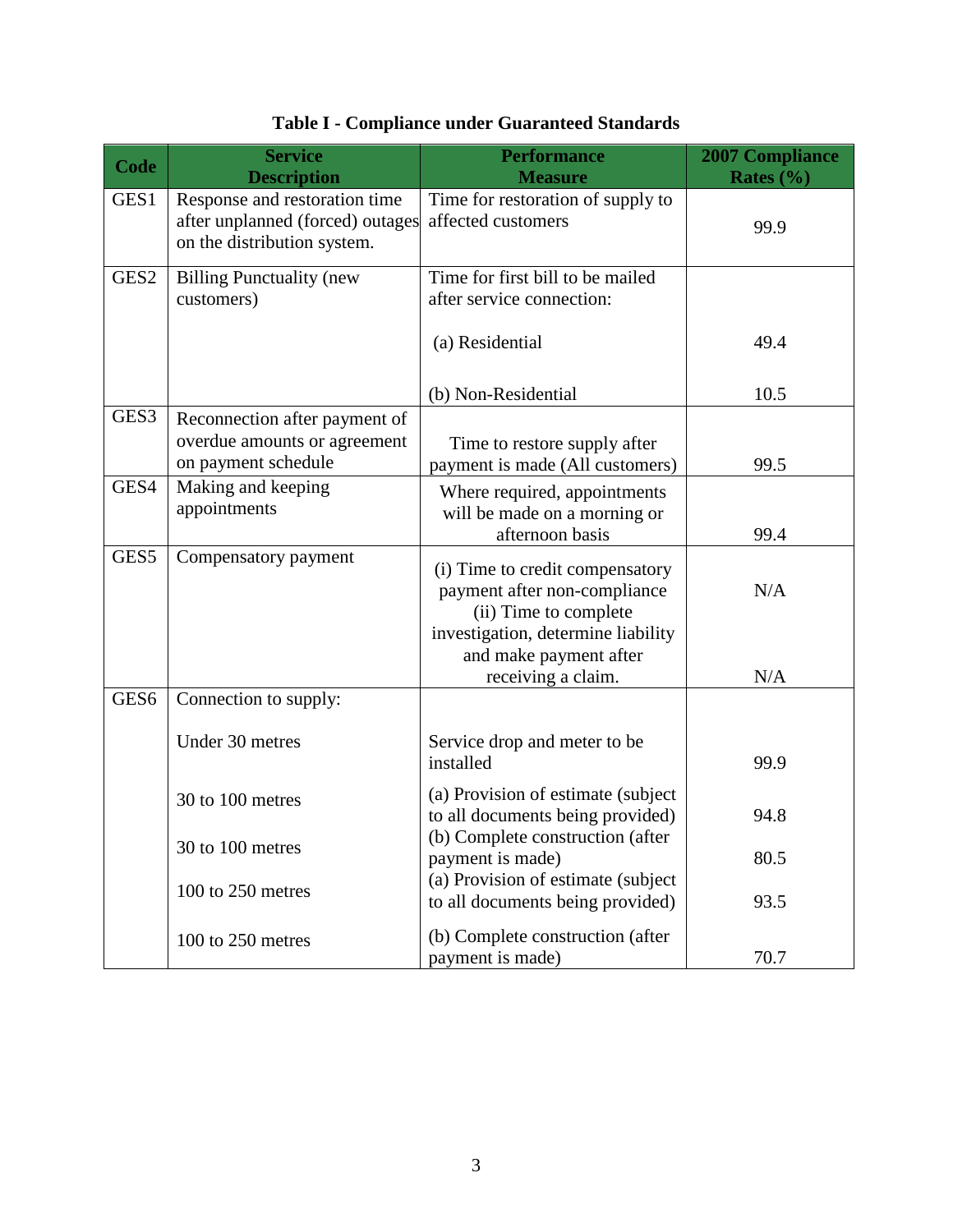### **Performance under Overall Standards**

Overall standards are those which cover areas of service where it is not appropriate or feasible to give individual guarantees, but where the expectation is that the utility will provide predetermined minimum levels of service. These standards generally relate to the reliability of service affecting a group of customers. Nine (9) Overall Standards currently exist for T&TEC.

In 2007, there was full compliance by T&TEC with four (4) out of the nine (9) Overall Standards, namely OES 1 (Line faults repaired within 48 hours), OES 3 (Frequency of meter testing), OES 4 (Frequency of meter reading) and OES 7 (Number of complaints by type). For the other five Overall Standards, breaches continued to occur during the period under review. Although there was improved performance under the three categories of OES 6 (Response to customer queries/requests), the performance is not acceptable. The worst performance was under OES 8 (Prior notice of planned outages) where the compliance level dropped from 61% in 2006 to an average of 48% in 2007. Performance under OES 9 (Correction of low/high voltage complaints) improved to over 98%. **Table** II presents the assessment of T&TEC's performance against the established Overall Standards.

The RIC continues to liaise closely with the Service Provider to encourage it to strive for greater efficiency and effectiveness in its service to customers. In doing so, the list of Standards is being reviewed, and a revised set of relevant standards is being developed.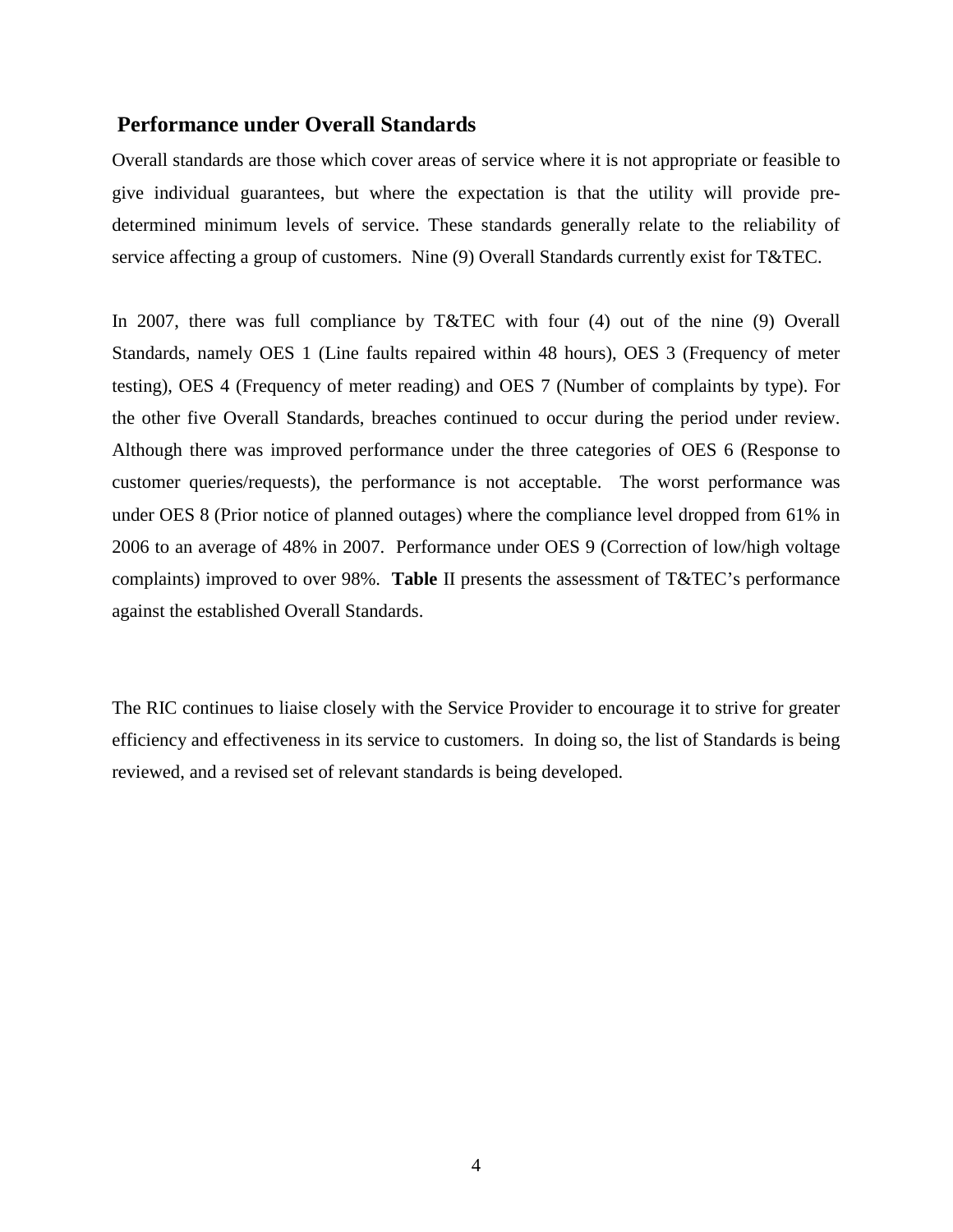<span id="page-8-0"></span>

| Code             | <b>Description</b>                                                                                                                    | <b>Required Performance Units</b>                                                                  | 2007<br><b>Compliance Rate (%)</b> |
|------------------|---------------------------------------------------------------------------------------------------------------------------------------|----------------------------------------------------------------------------------------------------|------------------------------------|
| OES1             | repaired<br>within<br>Line<br>faults<br>a<br>specified period (for line faults that<br>result in customers being affected)            | 100% within 48 hours                                                                               | 100                                |
| OES <sub>2</sub> | <b>Billing punctuality</b>                                                                                                            | 98% of all bills to be mailed within<br>ten (10) working days after meter<br>reading or estimation | 88                                 |
| OES3             | Frequency of meter testing                                                                                                            | 10% of industrial customers' meters<br>tested for accuracy annually.                               | 100                                |
| OES4             | Frequency of meter reading                                                                                                            | 90% of industrial meters should<br>(a)<br>be read every month                                      | 100                                |
|                  |                                                                                                                                       | 90% of residential and<br>(b)<br>commercial meters read<br>according to schedule                   | 100                                |
| OES <sub>5</sub> | System revenue losses (difference<br>between energy received and energy<br>for which revenue is derived)                              | 7.5 % of total energy delivered to<br>customers                                                    | $\theta$                           |
| OES6             | Response<br>customer<br>to<br>queries/requests (written)<br>(i) Time to respond after receipt of<br>queries.                          | Within 5 working days                                                                              | 89                                 |
|                  | (ii) Time to complete investigation<br>and to communicate final position                                                              | Within 15 working days of inquiry                                                                  | 52                                 |
|                  | (iii) Time to complete investigation<br>and communicate final position if<br>third party is<br>involved<br>(e.g.<br>insurance claim.) | Within 30 working days after third<br>party action s completed                                     | 39                                 |
| OES7             | Number of complaints to TTEC by<br>type:<br><b>Billing</b> queries<br>(a)                                                             | 500<br>telephone<br>and/or<br>written<br>complaints per 10,000 customers<br>per annum              | 100                                |
|                  | Voltage<br>(b)<br><b>Fluctuations/Damage</b>                                                                                          | 300<br>telephone<br>and/or<br>written<br>complaints per 10,000 customers<br>per annum              | 100                                |
|                  | (c) Street Lights/<br>Poles/Disconnections/Other                                                                                      | 1000<br>telephone and/or written<br>complaints per 10,000 customers<br>per annum                   | 100                                |
| OES8             | Prior Notice of planned outages                                                                                                       | At least 72 hours (3 days) advance<br>notice of planned outages 100% of<br>the time                | 48                                 |
| OES9             | Correction of Low/ High Voltage<br>complaints                                                                                         | All voltage<br>complaints<br>be<br>to<br>responded to within 24 hours.                             | 99.9                               |
|                  |                                                                                                                                       | All voltage complaints<br>be<br>to<br>rectified within 15 working days.                            | 98                                 |

|  | Table II - Compliance under Overall Standards |  |  |  |
|--|-----------------------------------------------|--|--|--|
|--|-----------------------------------------------|--|--|--|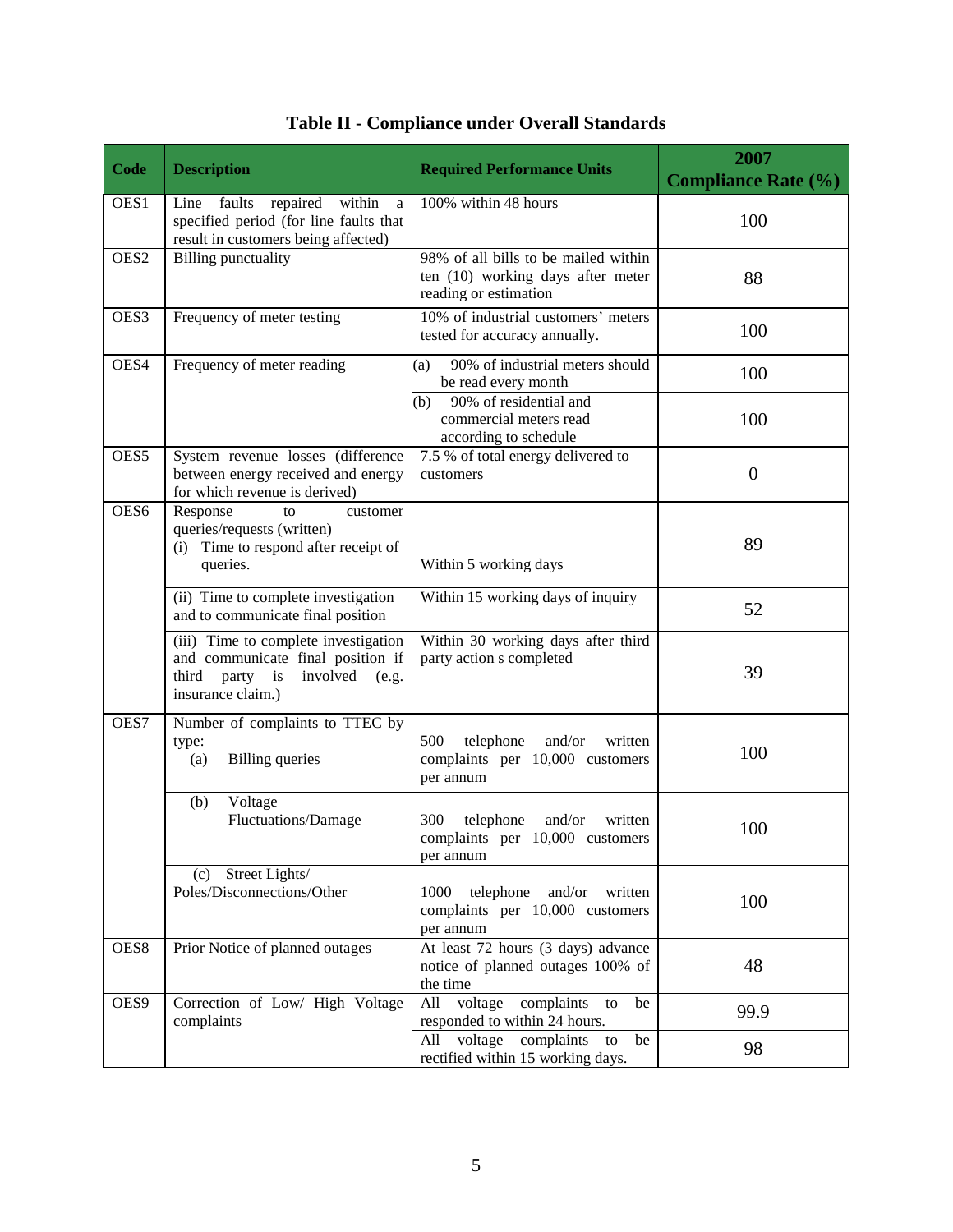### <span id="page-9-0"></span>**SECTION 1 INTRODUCTION**

This is the fourth Annual Performance Report of the Regulated Industries Commission on the Quality of Service Standards for the Electricity Transmission and Distribution Sector. Section 6 of the Act empowers the RIC to prescribe standards of service and impose sanctions for noncompliance. Standards of performance are important elements in the regulatory framework, as they serve to protect the interests of the customers of the service providers in key service areas. The Quality of Service Standards for the Electricity Transmission and Distribution Sector were implemented on April  $7<sup>th</sup>$ , 2004.

### <span id="page-9-1"></span>**1.1 Purpose of Document**

The purpose of this report is to present an assessment of the performance of the Trinidad and Tobago Electricity Commission with respect to the established Quality of Service Standards over the four quarterly periods from January to December 2007. The information utilized in this report has been supplied by T&TEC.

### <span id="page-9-2"></span>**1.2 Structure of Document**

The remainder of this document is structured as follows:

- Section 2 reviews the performance of T&TEC in each of the Guaranteed and Overall Standards;
- Section 3 presents a summary and conclusions;
- Appendix 1 presents tables of the Guaranteed and Overall Standards with a description of the required performance units, and the compensatory payment levels for each standard;
- Appendix 2 presents a table and charts showing the compliance rates of the T&TEC with respect to the Guaranteed and Overall Standards for Electricity Transmission and Distribution for the period April 2004 to December 2007.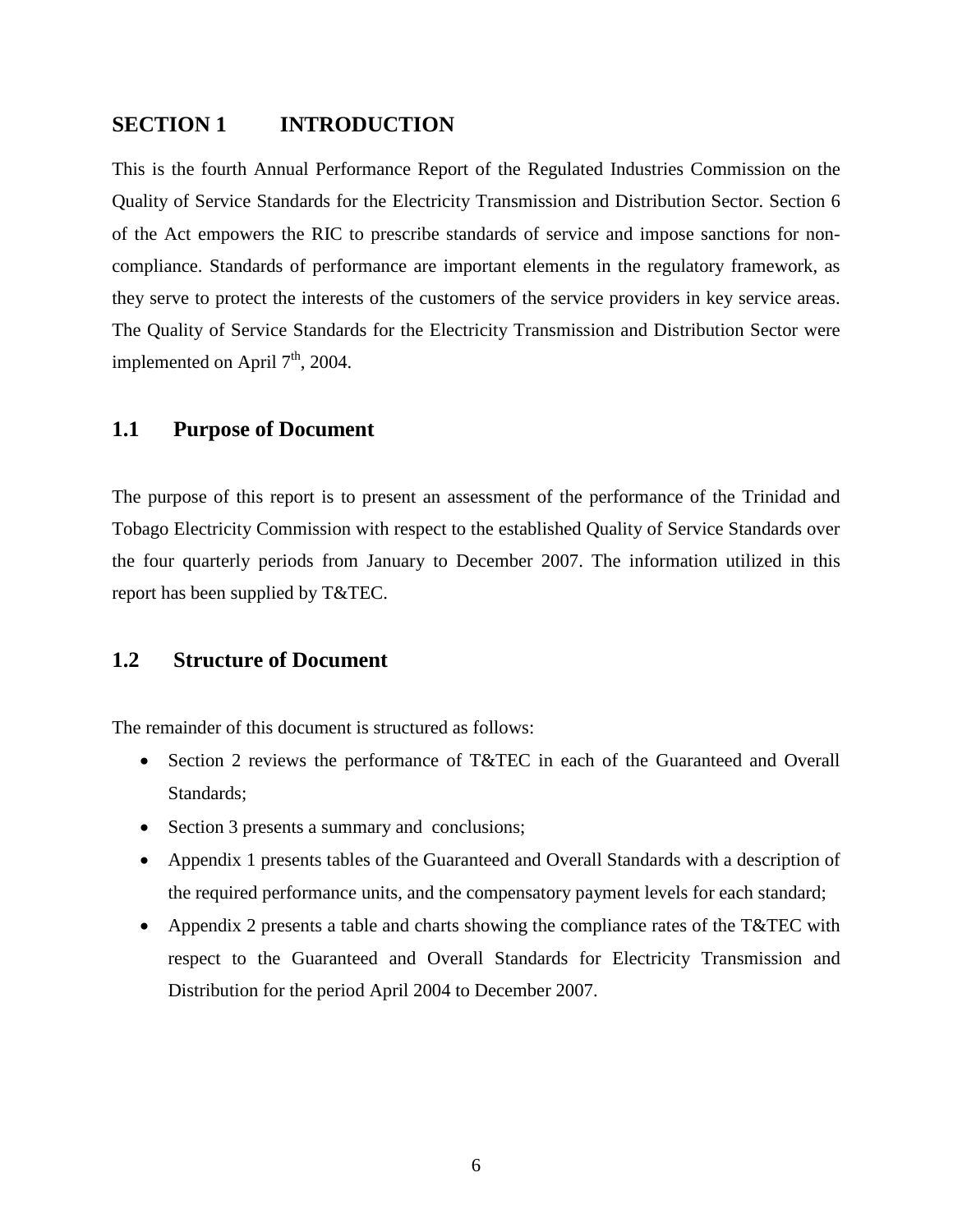## <span id="page-10-0"></span>**SECTION 2 PERFORMANCE ASSESSMENT FOR THE PERIOD JANUARY TO DECEMBER 2007**

## <span id="page-10-1"></span>**2.1 Guaranteed Standards**

Guaranteed standards are those which set service levels that must be met in each individual case by the service provider. These standards also carry compensatory payments to the affected customers if the utility fails to provide the level of service required. They generally relate to the relationship between the utility and the individual customer. At present there are six (6) Guaranteed Standards existing for T&TEC.

### <span id="page-10-2"></span>**GES 1: Response and Restoration Times of Supply.**

A measure of a utility's efficiency is its response time to trouble calls and its ability to quickly restore supply. This standard seeks to ensure that T&TEC responds promptly to any unplanned outage and restores supply in the shortest time possible. In order to analyse T&TEC's performance under this standard, the frequency of unplanned outages must first be examined. There was a total of 11,894 unplanned outages for 2007. It can be seen from **Table 1** that the number of unplanned outages varied throughout the year with a low of 745 in February, and a peak of 1168 in June.

<span id="page-10-3"></span>

| <b>Area</b>  |       |     |      | Jan   Feb   Mar   April   May   June   July |      |     |     | Aug | <b>Sept</b>               | <b>Oct</b> | Nov. |     | <b>Total</b> | <b>Total</b> | <b>Total</b> |
|--------------|-------|-----|------|---------------------------------------------|------|-----|-----|-----|---------------------------|------------|------|-----|--------------|--------------|--------------|
|              |       |     |      |                                             |      |     |     |     |                           |            |      |     | 2007         | 2006         | 2005         |
| North        | 169   | 167 | 163  | 165                                         | 177  | 202 | 195 | 207 | 200                       | 260        | 157  | 152 | 2214         | 2289         | 2561         |
| South        | 238   | 239 | 406  | 329                                         | 363  | 366 | 316 | 262 | 267                       | 283        | 191  | 176 | 3436         | 2427         | 1943         |
| Tobago       | 77    | 64  | 57   | 64                                          | 81   | 102 | 146 | 125 | 89                        | 88         | 88   | 111 | 1092         | 873          | 940          |
| East         | 124   | 123 | 170  | 141                                         | 244  | 203 | 230 | 276 | 250                       | 328        | 337  | 238 | 2664         | 2331         | 1204         |
| Central      | 213   | 152 | 226  | 134                                         | 183  | 295 | 244 | 211 | 214                       | 208        | 188  | 220 | 2488         | 2062         | 1852         |
| <b>Total</b> |       |     |      |                                             |      |     |     |     |                           |            |      |     |              |              |              |
| 2007         | 821   | 745 | 1022 | 833                                         | 1048 |     |     |     | 1168   1131   1081   1020 | 1167       | 961  |     | 897 11894    |              |              |
| Total        |       |     |      |                                             |      |     |     |     |                           |            |      |     |              |              |              |
| 2006         | 700 l | 649 | 692  | 819                                         | 817  | 754 | 794 | 958 | 937                       | 1024       | 1017 | 821 |              | 9982         |              |
| Total        |       |     |      |                                             |      |     |     |     |                           |            |      |     |              |              |              |
| 2005         | 647   | 522 | 524  | 582                                         | 636  | 607 | 791 | 880 | 886                       | 995        | 705  | 725 |              |              | 8505         |

**Table 1 - No. of unplanned outages for the period January to December 2007**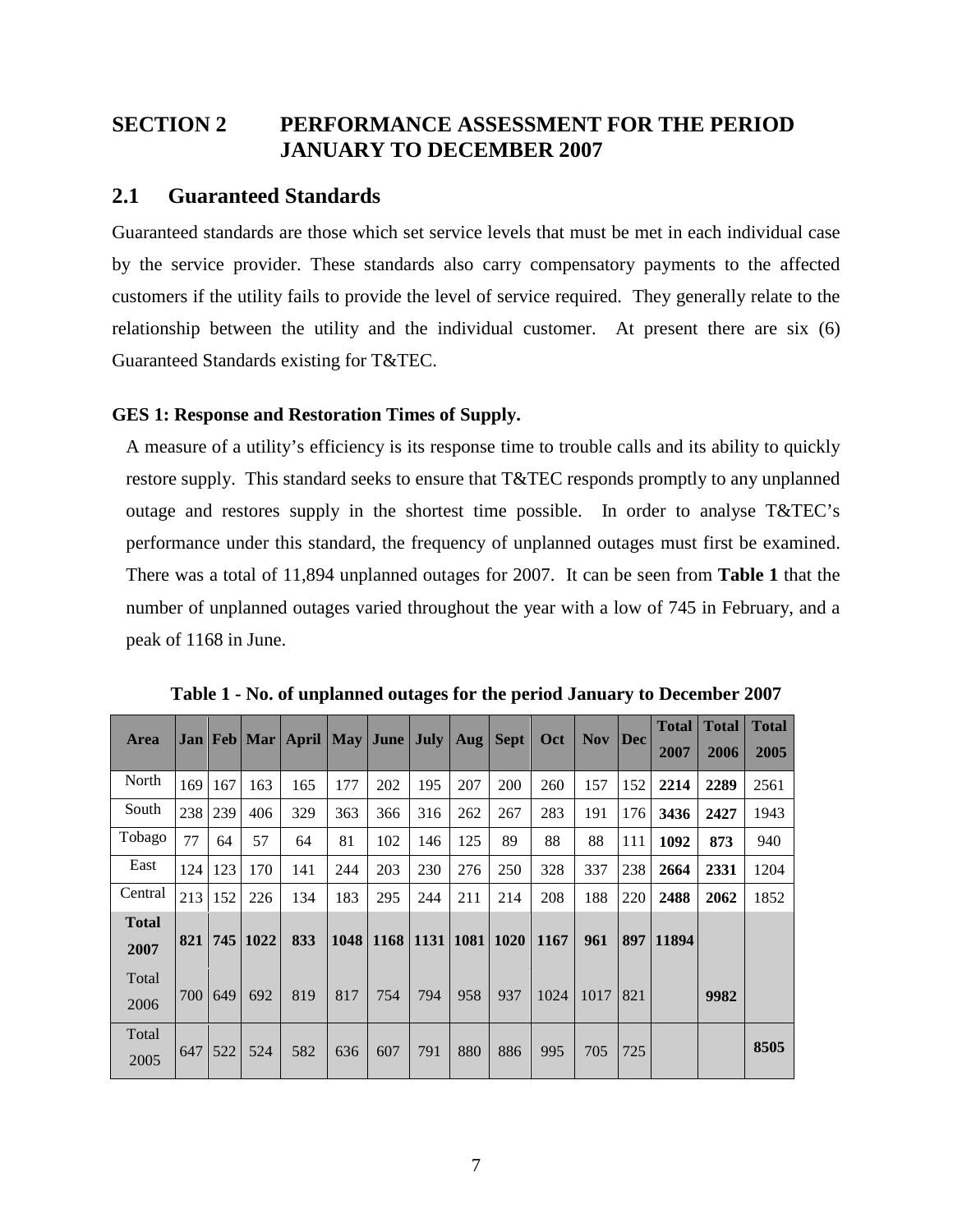The number of outages in October was also quite high, 1167, and similar patterns of lows and highs were observed in previous years. In 2006, the number of outages for February and October were 649 and 1024 respectively. Similarly, in 2005, the lows and highs were 522 and 945 for February and October respectively. This pattern of disruption is consistent with the weather patterns observed over the last several years. February is usually the height of the dry season, while for the last few years October has been the month with extreme bad weather.

**Figure 1** shows that the number of unplanned outages occurring monthly has continued to increase over the years from 2005 to 2007. There was a 17% increase from 2005 to 2006, and a 19% increase from 2006 to 2007. Reasons submitted by T&TEC for the unplanned outages included:

- Blown transformer fuses;
- Extreme bad weather;
- Burst Low Voltage and High Tension wires;
- Slack connections on Low Voltage mains; and
- Fallen trees.



<span id="page-11-0"></span>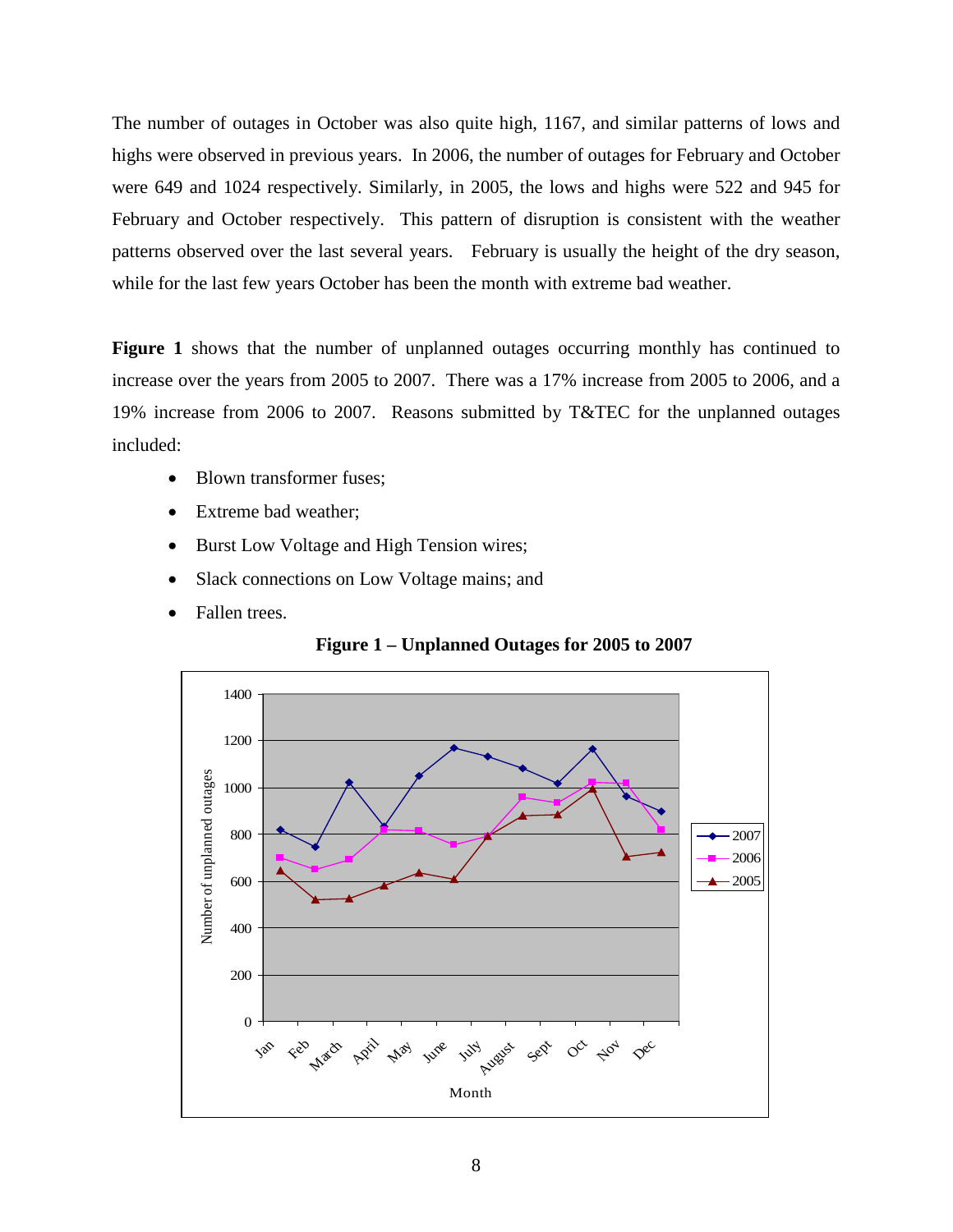These reasons all indicate that the existing maintenance program for the distribution network needs to be revised.

GES 1 requires that supply be restored to affected customers within 12 hours after an unplanned outage on the distribution system.<sup>[1](#page-12-1)</sup> Failure to do so constitutes a breach of this standard. Additionally, a breach is also registered for each further 12-hour period, up to a maximum of 36 hours that the service is not restored. An unplanned outage experienced by a customer is referred to as an outage incident. It should be noted that some customers might have experienced several outage incidents within the period, each of which, if not restored within a 12-hour period, would count as a breach. **Table 2** below shows the number of customer outage incidents and the number of breaches.

<span id="page-12-0"></span>

| <b>Item</b>                                                                                            | Jan   | Feb | Mar            | Apr | <b>May</b> | Jun | Jul   | Aug   | <b>Sep</b> | Oct   | <b>Nov</b> | <b>Dec</b> | <b>TOTAL</b><br>(2007)                                                                        |
|--------------------------------------------------------------------------------------------------------|-------|-----|----------------|-----|------------|-----|-------|-------|------------|-------|------------|------------|-----------------------------------------------------------------------------------------------|
| Total no. of<br>customer<br>outage<br>incidents                                                        |       |     |                |     |            |     |       |       |            |       |            |            | 226,991223,660230,090204,948271,737296,140361,150340,042306,652310,271252,756250,5723,275,009 |
| Total no. of<br>customer<br>outage<br>incidents of<br>duration<br>greater than<br>12 hours<br>(breach) | 199   | 78  | $\overline{0}$ | 15  | 99         | 83  | 193   | 808   | 312        | 1,320 | 343        | 310        | 3,760                                                                                         |
| Percentage<br>breach $(\%)$                                                                            | 0.1   | 0.0 | 0.0            | 0.0 | 0.0        | 0.0 | 0.1   | 0.2   | 0.1        | 0.4   | 0.1        | 0.1        | 0.11                                                                                          |
| Compliance<br>Rate $(\%)$                                                                              | 99.99 | 100 | 100            | 100 | 100        | 100 | 99.99 | 99.98 | 99.99      | 99.96 | 99.99      | 99.99      | 99.89                                                                                         |

**Table 2 - Response and Restoration Times of Supply, 2007**

In 2007, there were 3,760 breaches recorded for this standard, with the peak of 1,320 occurring in October. The figure was almost double the highest number of breaches (687) that occurred in 2006. During the months of August and October 2007 there were outages that were restored after 36 hours. In August, fifty customers in Tacarigua were affected for almost 38 hours because

<span id="page-12-1"></span><sup>&</sup>lt;sup>1</sup> The time that the outage occurred is taken as the time the report is received by T&TEC.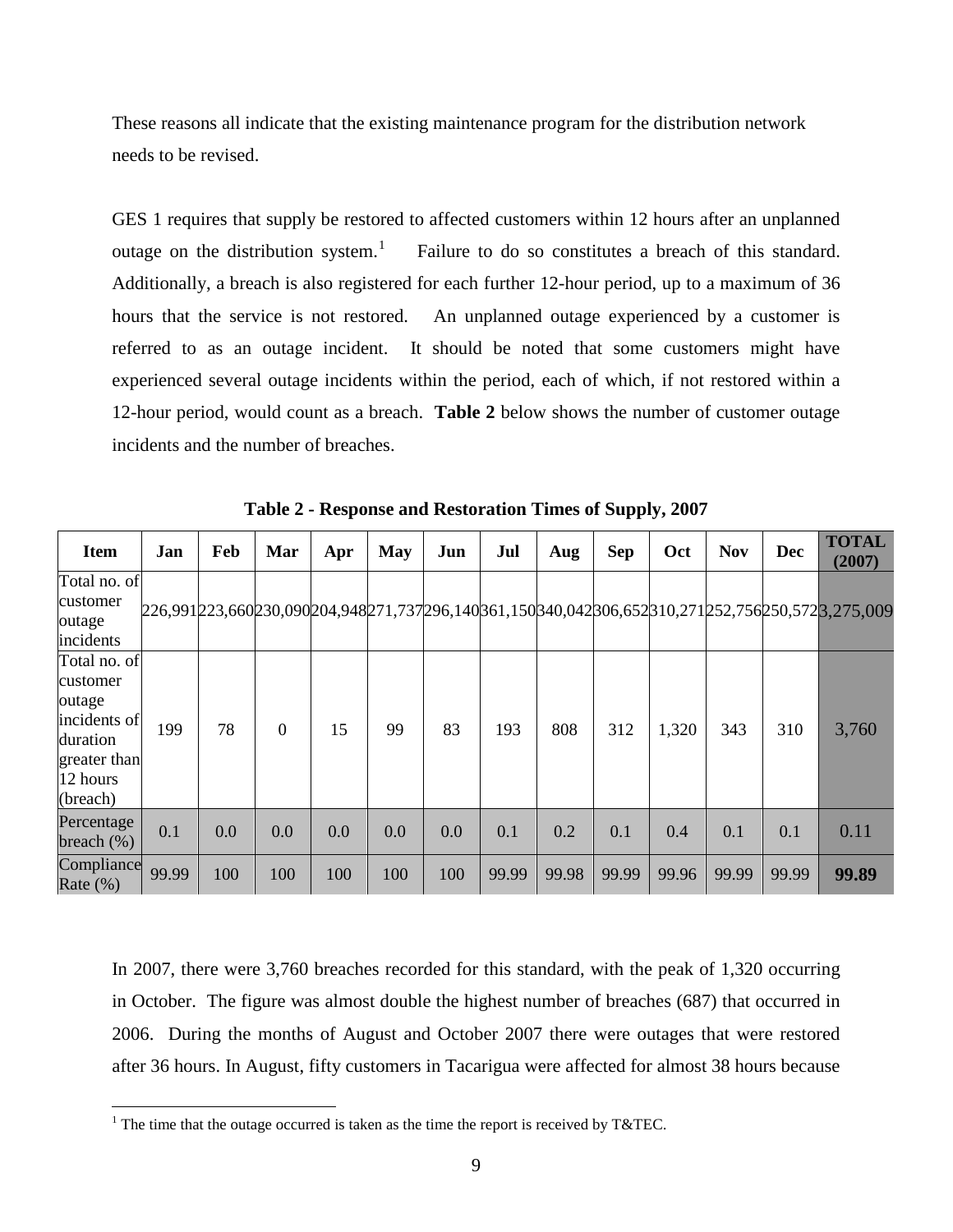of the unavailability of the 'pole hole borer' during the shift in which the trouble report was made. In October, the situation was slightly more challenging; twenty customers in Petit Valley were affected for 8 days by a burst Low Voltage wire, the repair of which T&TEC claimed was difficult because of the trees and bamboo in the area. Another twenty-five customers in Diego Martin were also adversely affected for 5 days as a result of an inaccessible blown transformer fuse.

Some other reasons submitted for lengthy restoration times included:

- Area inaccessible because of extreme bad weather and poor terrain;
- Time report was received;
- Location and terrain made access difficult;
- Crime hot spots; and
- Industrial action.

While there were over 3 million outage incidents, only 3760 breaches occurred in 2007, indicating that 99.9% of the outage incidents were restored within 12 hours. T&TEC maintained the same level of compliance as in 2006 (**Table 3**).

<span id="page-13-0"></span>

| <b>Item</b>                                                                                      | TOTAL<br>(2007) | <b>TOTAL</b><br>(2006) | <b>TOTAL</b><br>(2005) |
|--------------------------------------------------------------------------------------------------|-----------------|------------------------|------------------------|
| Total no. of<br>customer outage<br>incidents                                                     | 3,275,009       | 3,135,244              | 4,264,739              |
| Total no. of<br>customer outage<br>incidents of<br>duration greater<br>than 12 hours<br>(breach) | 3,760           | 3,301                  | 24,567                 |
| Percentage breach<br>(% )                                                                        | 0.11            | 0.11                   | 0.58                   |
| Compliance Rate<br>(%)                                                                           | 99.89           | 99.89                  | 99.42                  |

**Table 3 – Response and Restoration Times of Supply, 2005 – 2007**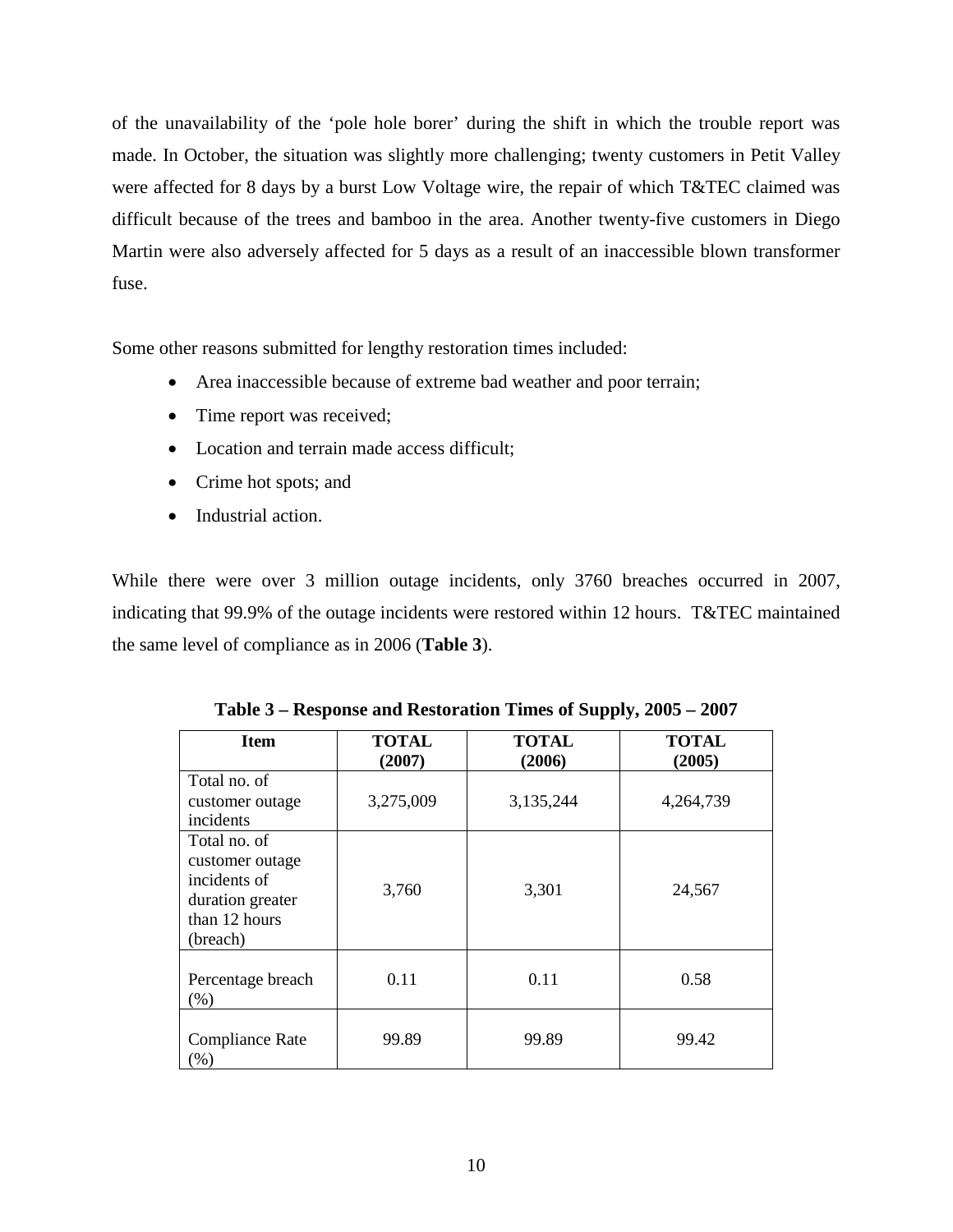#### <span id="page-14-0"></span>**GES 2: Billing Punctuality.**

This standard seeks to ensure a prompt and efficient billing process and as such requires that the first bill, after a new service connection, be mailed within 65 days for residential customers and 35 days for non-residential customers.

**Tables 4** and **5** indicate the performance and the compliance rate with this standard for residential and non-residential customers respectively. The increase in new residential customers during 2007 was just over 1%, which was significantly less than the 73% observed in 2006. This however, only enabled T&TEC to marginally improve its performance from an overall compliance of 45.9% to 49.4%. This performance is in no way satisfactory and T&TEC needs to do more to improve in this area.

<span id="page-14-1"></span>

| <b>Item</b>                                                               |             | 1 <sup>st</sup><br><b>Quarter</b> | $2^{nd}$<br><b>Quarter</b> | 3 <sup>rd</sup><br><b>Quarter</b> | 4 <sup>th</sup><br><b>Ouarter</b> | <b>TOTAL</b><br>2007 | <b>TOTAL</b><br>2006 | <b>TOTAL</b><br>2005 |
|---------------------------------------------------------------------------|-------------|-----------------------------------|----------------------------|-----------------------------------|-----------------------------------|----------------------|----------------------|----------------------|
| Number<br>of new<br>customers<br>requesting<br>supply                     | Residential | 4665                              | 3031                       | 5999                              | 7084                              | 20779                | 20543                | 11880                |
| No. of bills not mailed<br>within<br>65<br>days<br>(Residential) (breach) |             | 2028                              | 2586                       | 2808                              | 3086                              | 10508                | 11110                | 82                   |
| Percentage<br>breach $(\%)$                                               | Residential | 43.5                              | 85.3                       | 46.8                              | 43.6                              | 50.6                 | 54.1                 | 0.7                  |
| Compliance<br>Rate $(\%)$                                                 | Residential | 56.5                              | 14.7                       | 53.2                              | 56.4                              | 49.4                 | 45.9                 | 99.3                 |

**Table 4 - Billing Punctuality for Residential Customers**

There was continuous and significant decline in the compliance rates for non-residential customers throughout 2007, with the  $3<sup>rd</sup>$  and  $4<sup>th</sup>$  quarters showing the worst performance under this standard, with the annual compliance falling from 47.7% in 2006 to 10.2% in 2007. **(Table5).**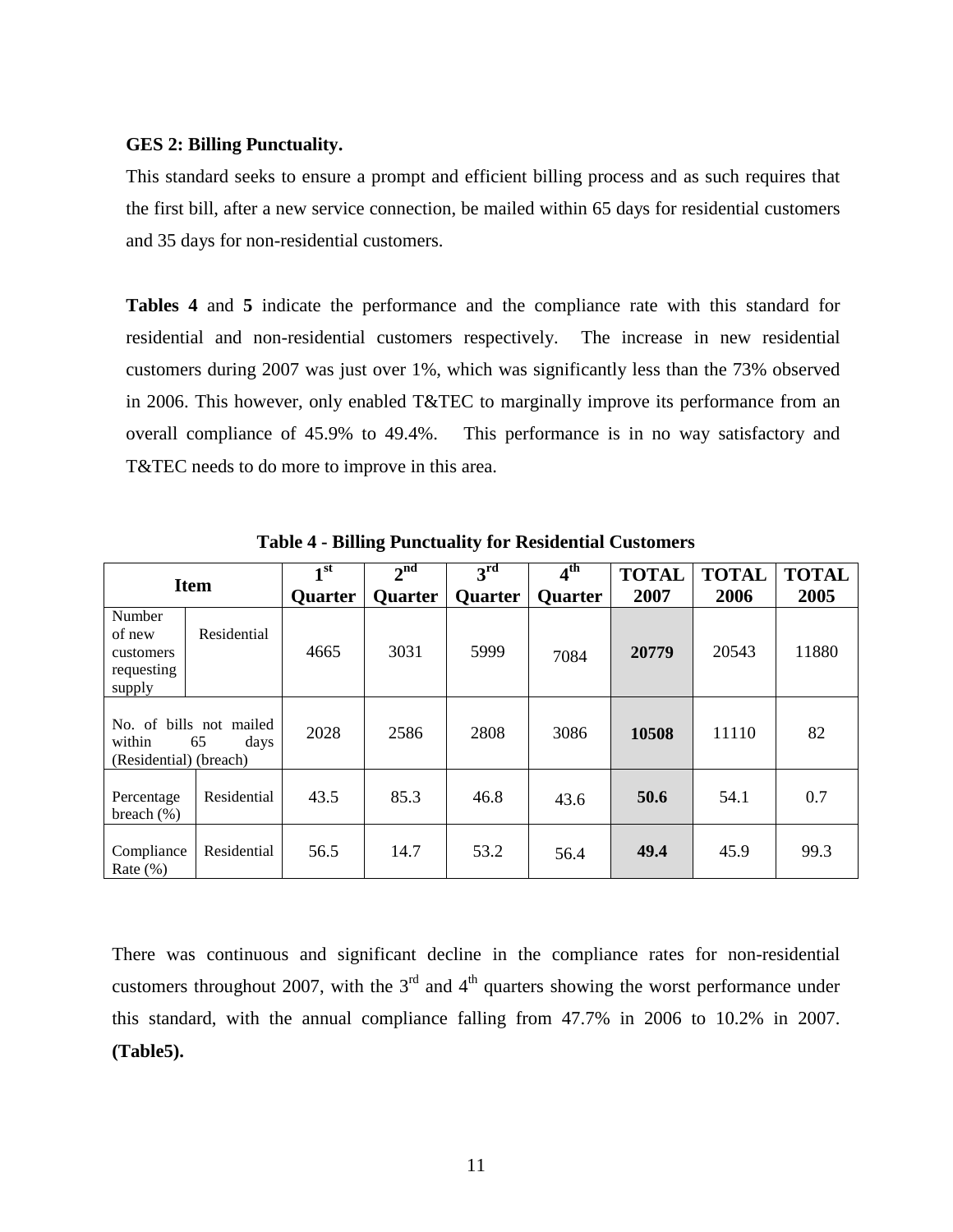<span id="page-15-1"></span>

| <b>Item</b>                                                              |                     | 1 <sup>st</sup><br><b>Quarter</b> | $2^{nd}$<br><b>Quarter</b> | 3 <sup>rd</sup><br>Quarter | $4^{\rm th}$<br><b>Quarter</b> | <b>TOTAL</b><br>2007 | <b>TOTAL</b><br>2006 | <b>TOTAL</b><br>2005 |
|--------------------------------------------------------------------------|---------------------|-----------------------------------|----------------------------|----------------------------|--------------------------------|----------------------|----------------------|----------------------|
| Number<br>of new<br>customers<br>requesting<br>supply                    | Non-<br>Residential | 24                                | 41                         | 26                         | 27                             | 118                  | 149                  | 97                   |
| No. of bills not mailed<br>within 35 days (Non-<br>Residential) (breach) |                     | 20                                | 35                         | 25                         | 26                             | 106                  | 78                   | 9                    |
| Percentage<br>breach $(\% )$                                             | Non<br>Residential  | 83.3                              | 85.4                       | 96.2                       | 96.3                           | 89.8                 | 52.3                 | 9.3                  |
| Compliance<br>Rate $(\% )$                                               | Non<br>Residential  | 16.7                              | 14.6                       | 3.8                        | 3.7                            | 10.2                 | 47.7                 | 90.7                 |

**Table 5 - Billing Punctuality for Non-Residential Customers**

### <span id="page-15-0"></span>**GES 3: Reconnection after payment of overdue amounts or agreement.**

As a matter policy, T&TEC's would disconnect customers for non-payment of bills. Once the bill has been settled or some agreement has been reached on a payment schedule, T&TEC should demonstrate efficiency in its response to restore the service. This standard requires that the supply is reconnected within 24 hours after customers pay overdue amounts or make payment arrangements with T&TEC.

As shown in **Table 6**, the compliance rate remained constantly high for this standard over the period, with an overall compliance rate of 99.5%.

<span id="page-15-2"></span>

| <b>Item</b>                               | 1st<br><b>Ouarter</b> | 2 <sub>nd</sub><br><b>Ouarter</b> | 3 <sup>rd</sup><br>Ouarter | 4 <sup>th</sup><br><b>Ouarter</b> | <b>TOTAL</b><br>2007 | <b>TOTAL</b><br>2006 | <b>TOTAL</b><br>2005 |
|-------------------------------------------|-----------------------|-----------------------------------|----------------------------|-----------------------------------|----------------------|----------------------|----------------------|
| <b>Total Disconnections</b>               | 5590                  | 5511                              | 4444                       | 3553                              | 19,098               | 23,174               | 23,973               |
| Customers making<br>payments/arrangements | 3683                  | 3522                              | 3590                       | 3125                              | 13,920               | 20,688               | 18,047               |
| Number not reconnected<br>within 24 hours | 10                    | 15                                | 39                         | 4                                 | 68                   | 51                   | 153                  |
| Percentage breach (%)                     | 0.3                   | 0.4                               | 1.1                        | 0.1                               | 0.5                  | 0.2                  | 0.8                  |
| Compliance Rate (%)                       | 99.7                  | 99.6                              | 98.9                       | 99.9                              | 99.5                 | 99.8                 | 99.2                 |

**Table 6 - Reconnection after Payment of Overdue Amounts or Agreement**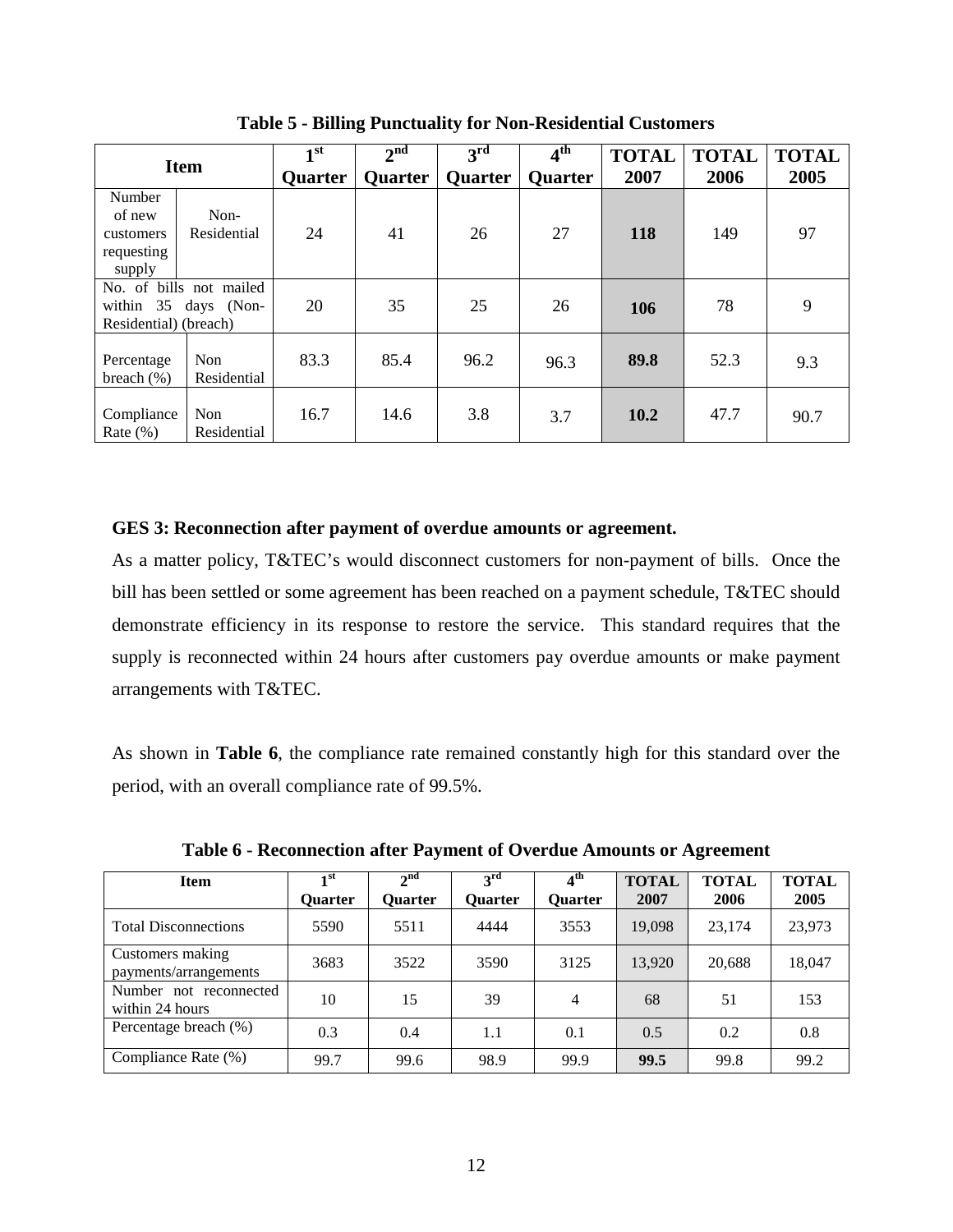For 2007, just about 73% of disconnected customers chose to make payments or arrangements rather than remain disconnected. T&TEC's disconnection crews continue the practice of revisiting the disconnected customers 2-3 weeks after disconnection if no payment or arrangement has been made to remove the service connection mains, thereby reducing the incidents of illegal usage.

#### <span id="page-16-0"></span>**GES 4: Making and Keeping Appointments.**

There are instances when it is necessary for the utility to make appointments to visit customers' premises. It is important for both the utility and the customer that the appointment is kept. Unfortunately, in the event of an unkept appointment, it is usually the customer that is more greatly inconvenienced. This standard seeks to encourage T&TEC to further improve its overall customer service by requiring that 24 hours notice of inability to keep appointments be given to customers.

<span id="page-16-1"></span>

| <b>Item</b>                                        | 1 <sup>st</sup> | 2 <sup>nd</sup> | $3^{\rm rd}$   | 4 <sup>th</sup> | <b>TOTAL</b> | <b>TOTAL</b>   | <b>TOTAL</b> |
|----------------------------------------------------|-----------------|-----------------|----------------|-----------------|--------------|----------------|--------------|
|                                                    | <b>Ouarter</b>  | Quarter         | <b>Ouarter</b> | Quarter         | 2007         | 2006           | 2005         |
| No. of appointments<br>arranged with customers     | 421             | 933             | 1372           | 1515            | 4,241        | 128            | 46           |
| No. of appointments not<br>kept within 30 mins of  | $\overline{0}$  | $\overline{2}$  | $\overline{0}$ | 22              | 24           | $\overline{0}$ | 0            |
| appointed time                                     |                 |                 |                |                 |              |                |              |
| No. of appointments<br>cancelled/postponed with 24 | $\overline{2}$  | $\Omega$        | $\overline{4}$ | 15              | 21           | $\Omega$       | 0            |
| hrs notice                                         |                 |                 |                |                 |              |                |              |
| Percentage breach (%)                              | 0.0             | 0.2             | 0.0            | 1.5             | 0.6          | 0.0            | 0.0          |
| <b>Compliance Rate (%)</b>                         | 100.0           | 99.8            | 100.0          | 98.5            | 99.4         | 100.0          | 100.0        |

**Table 7 – Making and Keeping Appointments**

The RIC had previously expressed its concern to T&TEC about the seemingly few customer appointments (128 in 2006, 46 in 2005) that were made, given the utility's large customer base of over 375,000. T&TEC conducted training with representatives at its customer service centres and improvement on the recording of this information was noticed. There were 4,241 appointments made for 2007. Twenty-one (21) appointments were cancelled with the stipulated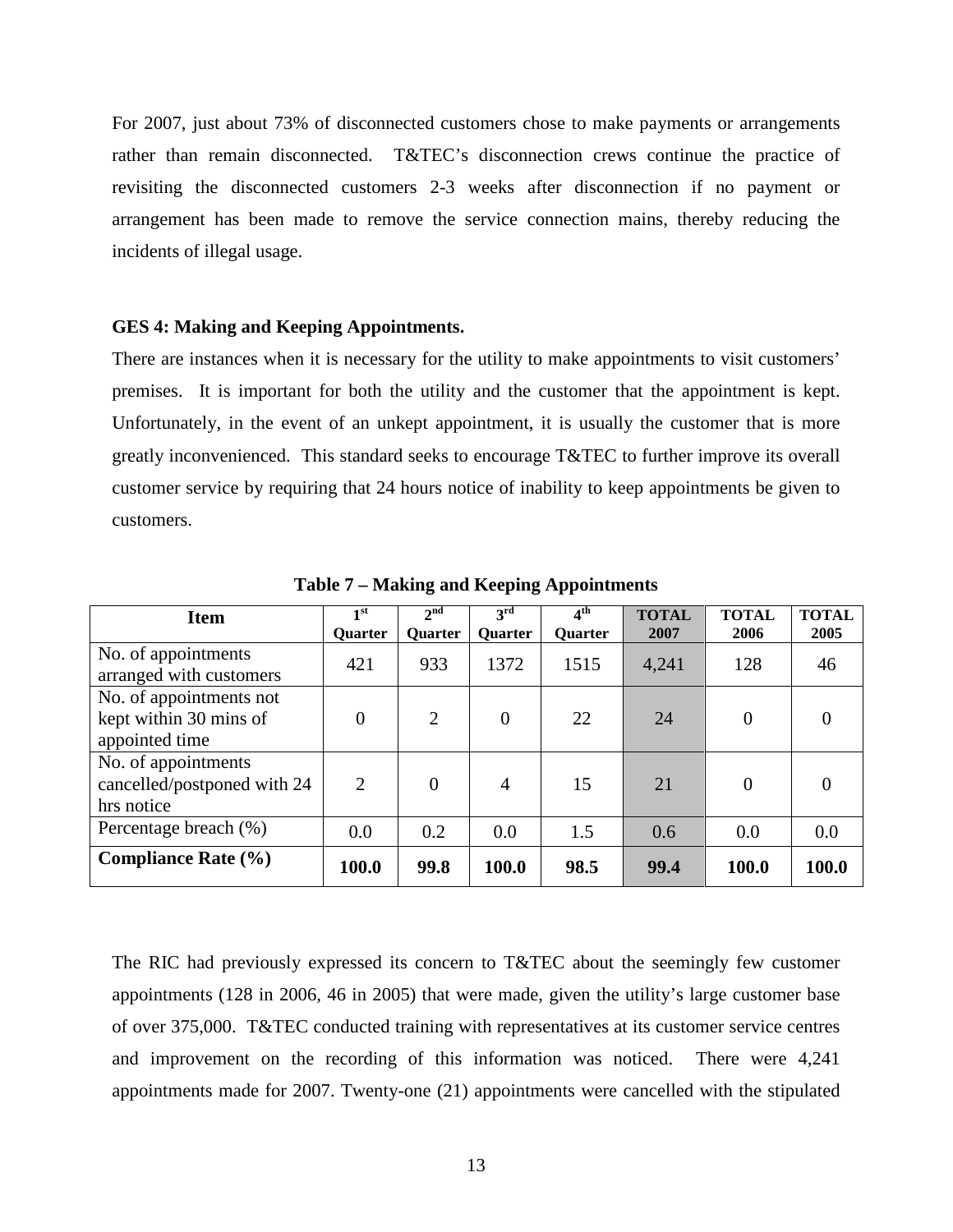notice, and twenty-four (24) appointments were not kept. This resulted in an overall compliance of 99.4%.

#### <span id="page-17-0"></span>**GES 5: Compensatory Payments.**

The Guaranteed Standards Scheme not only sets prescribed levels of service, but also set penalties for failure to meet these levels. This standard limits the time to credit compensatory payment to the customer's account to 35 working days. It also requires that the time to complete investigation, determine liability and make payment after receiving a claim be within 35 working days.

There were no breaches of this standard for the period, since there were no claims made to T&TEC.

### <span id="page-17-1"></span>**GES 6: Connection to Supply.**

New customers are normally added to the system because of growth and expansion. Some of the new customers will be near existing utility infrastructure, while others may require additional work before the connection can be made. GES 6 seeks to standardize the time taken by T&TEC between receiving requests for new connection services and completing the actual connection in the following scenarios:

(i) For the request for connection less than 30 metres from the T&TEC's network, the service drop and meter should be installed within 3 working days.

(ii) For connections between 30 and 100 metres, the provision of an estimate (subject to all documents being provided) should occur within 5 working days. Complete construction after payment is made should take place within 15 working days.

(iii) For connections between 100 to 250 metres, the provision of an estimate (subject to all documents being provided) should occur within 7 working days. Complete construction after payment is made should take place within 20 working days.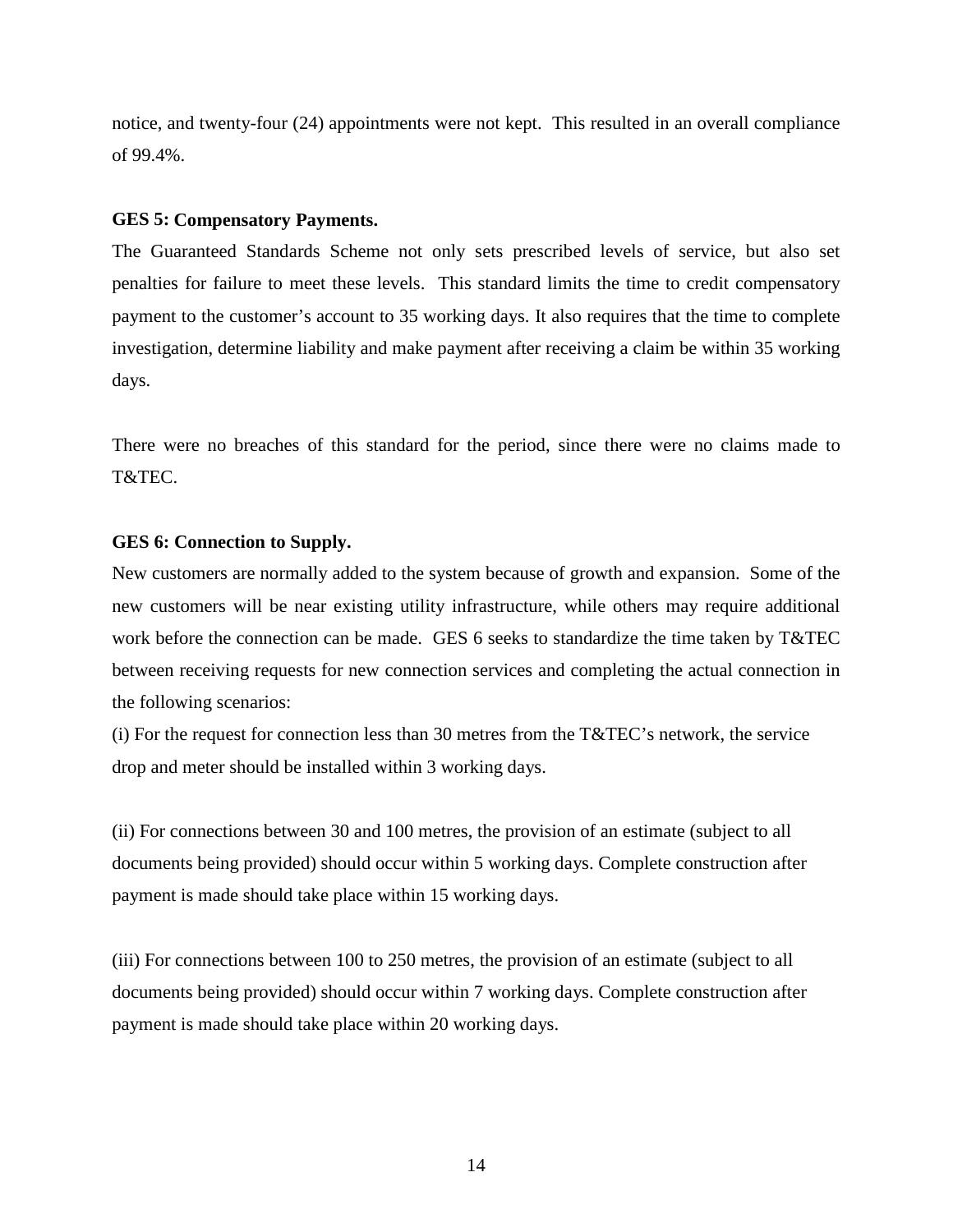As can be observed in **Table 8,** there was a 19% increase in the number of supply connections requested under Standard 6a (supply connections requested less than 30 metres). The overall compliance rate over the period improved from 94.3% in 2006 to 99.88% in 2007.

The number of requests for supply connections under Standard 6b (provision of estimates for supply connections between 30 to 100 metres) declined from 889 in the year 2006 to 534 in 2007. While the compliance rate for providing estimates declined during the year from 97% to 81%, the overall average compliance rate improved from 92.8% in 2006 to 94.8% in 2007.

Of the 534 requests for supply connections between 30 to 100 metres received in 2007, the necessary estimates were completed on time for 506 of these jobs, and 430 jobs were completed within 15 working days (Standard 6c). Overall the compliance rate for the provision of an estimate, improved from 92.8% to 94.8%; while the rate for completing the connection decreased from 88.1% (2006) to 80.5% (2007).

T&TEC's performance under Standard 6d (provision of estimates for supply connections from 100 to 250 metres) improved from an 82.0% compliance rate in 2006 to 93.5% in 2007. There were fewer requests for supply connections, which may have contributed to the improvement level of overall compliance.

There was a decline in the performance under Standard 6e, with twenty-seven (27) out of ninetytwo (92) jobs not completed within 20 working days. The overall compliance rate decreased from 80.5% (2006) to 70.7% in 2007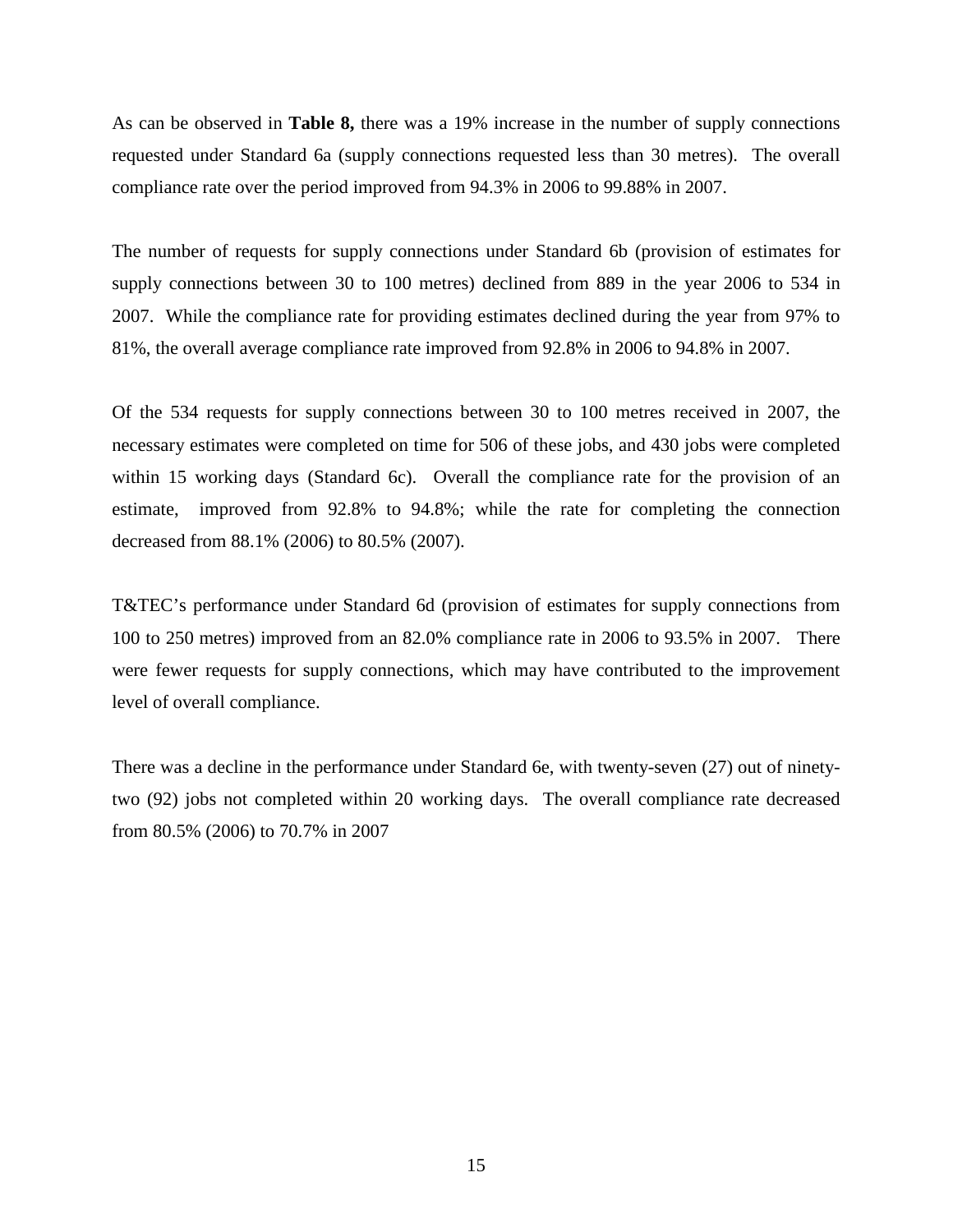<span id="page-19-0"></span>

| <b>Guaranteed</b><br><b>Standard</b><br>Code<br>GES <sub>6</sub> | <b>Item</b>                                                                    | 1 <sup>st</sup><br>Quarter | 2 <sup>nd</sup><br>Quarter | $3^{\text{rd}}$<br>Quarter | 4 <sup>th</sup><br>Quarter | <b>TOTAL</b><br>2007 | <b>TOTAL</b><br>2006 |
|------------------------------------------------------------------|--------------------------------------------------------------------------------|----------------------------|----------------------------|----------------------------|----------------------------|----------------------|----------------------|
| 6a                                                               | No. of supply<br>connections requested<br>$<$ 30m                              | 2884                       | 3557                       | 3634                       | 4248                       | 14323                | 12028                |
|                                                                  | No. not connected within<br>3 working days<br>(breaches)                       | $\mathbf{1}$               | 3                          | 9                          | 3                          | 16                   | 687                  |
|                                                                  | Percentage breach%                                                             | 0.03                       | 0.08                       | 0.25                       | 0.07                       | 0.11                 | 5.7                  |
|                                                                  | <b>Compliance Rate %</b>                                                       | 99.97                      | 99.92                      | 99.75                      | 99.93                      | 99.88                | 94.3                 |
| 6 <sub>b</sub>                                                   | No. of supply<br>connections requested -<br>30 to 100m<br>No. of estimates not | 185                        | 157                        | 145                        | 47                         | 534                  | 889                  |
|                                                                  | provided within 5<br>working days (breaches)                                   | 6                          | 4                          | 9                          | 9                          | 28                   | 64                   |
|                                                                  | Percentage breach%                                                             | 3                          | $\overline{\mathbf{3}}$    | 6                          | 19                         | 5.2                  | 7.2                  |
|                                                                  | <b>Compliance Rate %</b>                                                       | 97                         | 97                         | 94                         | 81                         | 94.8                 | 92.8                 |
| 6c                                                               | No. of jobs not<br>completed within 15<br>working days (breaches)              | 20                         | 22                         | 51                         | 11                         | 104                  | 106                  |
|                                                                  | Percentage breach%                                                             | 11                         | 14                         | 35                         | 23                         | 19.5                 | 11.9                 |
|                                                                  | <b>Compliance Rate %</b>                                                       | 89                         | 86                         | 65                         | 77                         | 80.5                 | 88.1                 |
| 6d                                                               | No. of supply<br>connections requested -<br>100 to 250m                        | 36                         | 30                         | 10                         | 16                         | 92                   | 133                  |
|                                                                  | No. of estimates not<br>provided within 7<br>working days (breaches)           | $\boldsymbol{0}$           | $\mathbf{1}$               | 2                          | 3                          | 6                    | 24                   |
|                                                                  | Percentage breach%                                                             | $\bf{0}$                   | $\overline{\overline{3}}$  | 20                         | 19                         | 6.5                  | 18.0                 |
|                                                                  | <b>Compliance Rate %</b>                                                       | 100                        | 97                         | 80                         | 81                         | 93.5                 | 82.0                 |
| 6e                                                               | No. of jobs not<br>completed within 20<br>working days (breaches)              | 6                          | 12                         | 7                          | 2                          | 27                   | 26                   |
|                                                                  | Percentage breach%                                                             | 17                         | 40                         | 70                         | 13                         | 29.3                 | 19.5                 |
|                                                                  | <b>Compliance Rate %</b>                                                       | 83                         | 60                         | 30                         | 13                         | 70.7                 | 80.5                 |
|                                                                  | Total No. of Breaches                                                          | 33                         | 42                         | 78                         | 28                         | 181                  | 907                  |

## **Table 8 - Connection to Supply**

.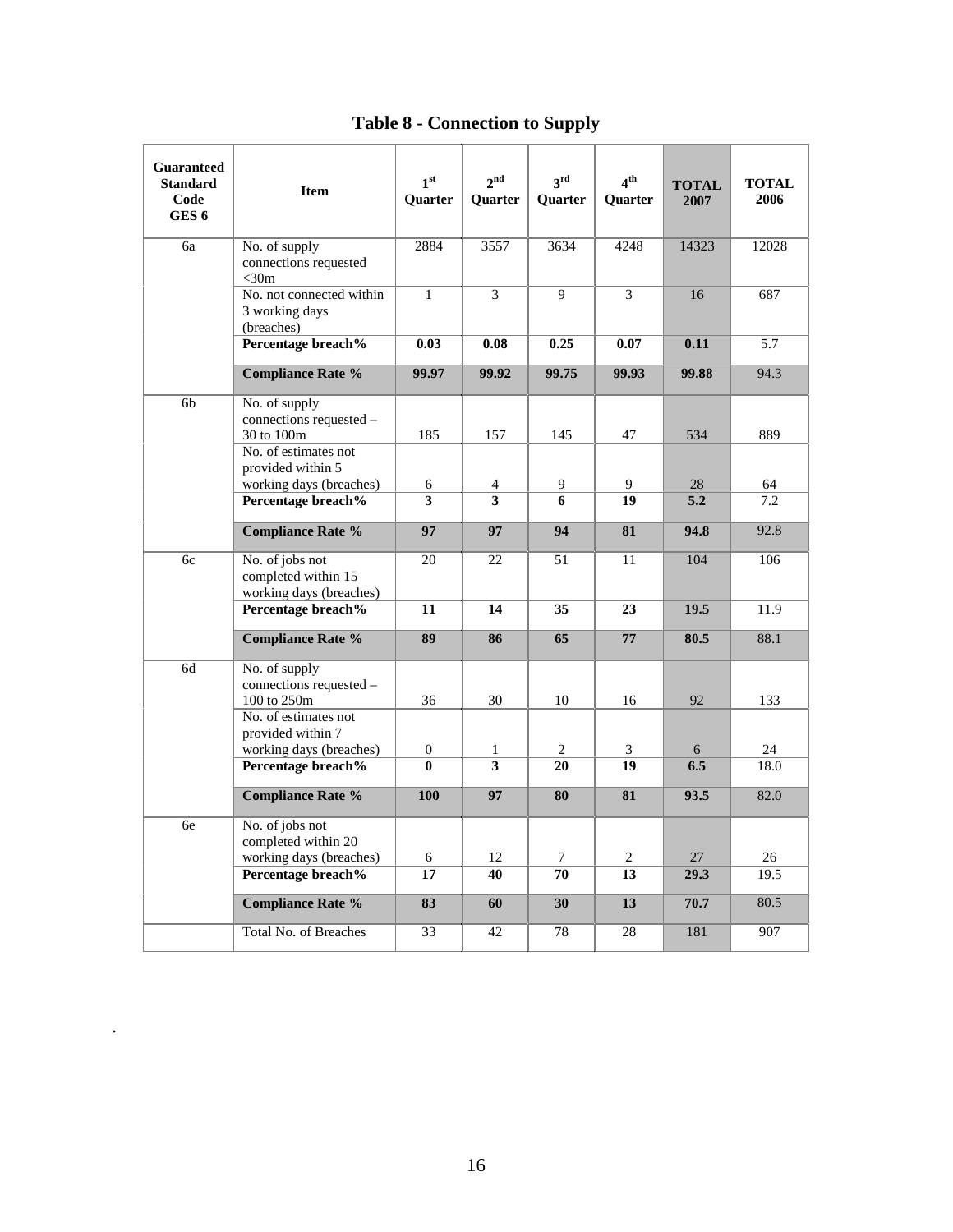## <span id="page-20-0"></span>**2.2 Overall Standards**

Overall standards are those which cover areas of service where it is not appropriate or feasible to give individual guarantees, but where the expectation is that the utility will provide predetermined minimum levels of service. These standards generally relate to the reliability of service affecting a group of customers. Nine (9) Overall Standards have been established for T&TEC.

#### <span id="page-20-1"></span>**OES 1: Line Faults affecting Customers repaired within a Specified Period.**

This standard requires that 100% of transmission line faults that result in customers being affected, be repaired within 48 hours.

<span id="page-20-2"></span>

|              | $1st$ Quarter |      |       | $2nd$ Quarter |                              | $3rd$ Quarter |      |      | 4 <sup>th</sup> Quarter | <b>TOTAL</b> |                               |          |      |
|--------------|---------------|------|-------|---------------|------------------------------|---------------|------|------|-------------------------|--------------|-------------------------------|----------|------|
| Area         | 33kV          | 66kV | 132kV | 33kV          | 66kV                         | 132kV         | 33kV | 66kV | 132kV                   | 33kV         | 66kV                          | 132kV    | 2007 |
| North        | 8             | 0    |       | <sub>b</sub>  | $\theta$                     | $\theta$      |      | 10   |                         | 15           | ◠<br>$\overline{\phantom{a}}$ | 0        | 57   |
| South        |               |      |       | 11            | 8                            |               |      | 19   |                         | 13           |                               |          | 77   |
| Tobago       |               |      |       |               | $\theta$                     |               |      |      |                         |              | 0                             | 0        |      |
| East         |               | h    |       |               | ⇁                            |               |      | 13   |                         | 13           | $\sim$                        | $\theta$ | 58   |
| Central      | 0             |      |       |               | $\overline{\mathbf{c}}$<br>J |               |      |      |                         | 0            | −                             | 3        | 28   |
| <b>Total</b> | 16            | 12   |       | 22            | 18                           | 0             | 26   | 44   | 19                      | 41           | 17                            |          | 221  |

**Table 9 - Number of Transmission Line Faults in 2007**

There were no breaches in this standard for the period, since all faults were repaired within 48 hours. In total, the number of line faults for the year 2007 was 221, thus continuing the improvement recorded in the previous year. The most faults occurred in the South (**Table 8)**, followed by the East. The majority of the overhead transmission line network is located in these two areas, therefore it is not unusual that the most faults would occur here.

Generally, there are more 33kV and 66kV lines than 132 kV lines and hence the number of faults recorded at the lower voltages would be more prevalent than those recorded at 132 kV. **(Table 10)**. This however, does not negate the fact that there is a need for improved maintenance at these voltage levels.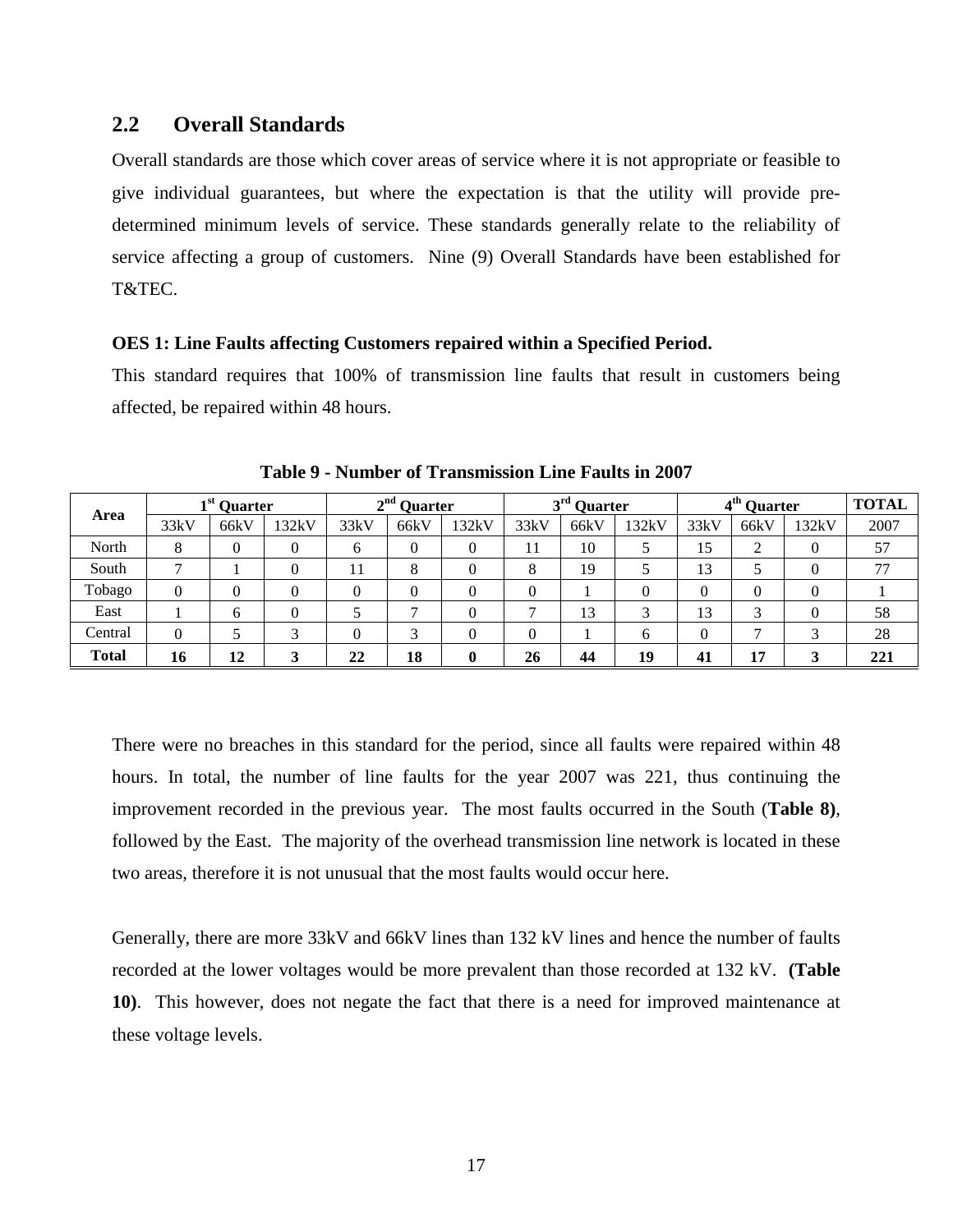<span id="page-21-1"></span>

| <b>Voltage</b> | 2007 | 2006 |
|----------------|------|------|
| 33kV           | 105  | 118  |
| 66kV           | 91   | 109  |
| 132kV          | 25   | 15   |
| <b>TOTAL</b>   | 221  | 242  |

**Table 10 – Number of Transmission Line Faults by Voltage** 

### <span id="page-21-0"></span>**OES 2: Billing Punctuality.**

T&TEC's customers are billed by cycles in each of its five (5) Distribution Areas. Bills are mailed to the customers in the respective cycles after readings are estimated or the meters are read according to the meter-reading schedule. This standard seeks to ensure timely billing by the service provider and requires that 98% of all bills be mailed to customers within ten working days after meter reading or estimation.

<span id="page-21-2"></span>

| <b>Performance Data</b>                                          | 1 <sup>st</sup><br><b>Ouarter</b> | 2 <sup>nd</sup><br><b>Ouarter</b> | 3 <sup>rd</sup><br><b>Ouarter</b> | $4^{\text{th}}$<br><b>Ouarter</b> | <b>TOTAL</b><br>2007 | <b>TOTAL</b><br>2006 |
|------------------------------------------------------------------|-----------------------------------|-----------------------------------|-----------------------------------|-----------------------------------|----------------------|----------------------|
| Number of meters read and<br>estimated                           | 559,735                           | 563,364                           | 593,486                           | 582,315                           | 2,298,900            | 2,011,310            |
| <b>bills</b><br>mailed<br>Number<br>of<br>within 10 working days | 361,660                           | 539,689                           | 556,725                           | 529.316                           | 1,987,390            | 1,789,468            |
| Percentage of bills mailed<br>within 10 working days $(\%)$      | 65                                | 96                                | 94                                | 91                                | 86                   | 89.0                 |
| Percentage breach (%)                                            | 34                                | $\mathfrak{D}$                    | 4                                 | 7                                 | 12                   | 9                    |
| Compliance rate (%)                                              | 66                                | 98                                | 96                                | 93                                | 88                   | 91                   |

**Table 11 - Billing Punctuality**

**Table 11** shows T&TEC's performance with respect to billing punctuality. There was a decline in T&TEC's performance under this standard during this year, with an overall 86% of the bills being mailed within 10 working days. This was mainly due to the poor performance in the first quarter where only 65% of bills were mailed within the required time. T&TEC explained that the delays in the first quarter were due to the implementation of the rate increase to commercial customers and the required change in bill formats for both residential and commercial accounts, in addition to a shortage of envelopes and bill print paper experienced by the company at that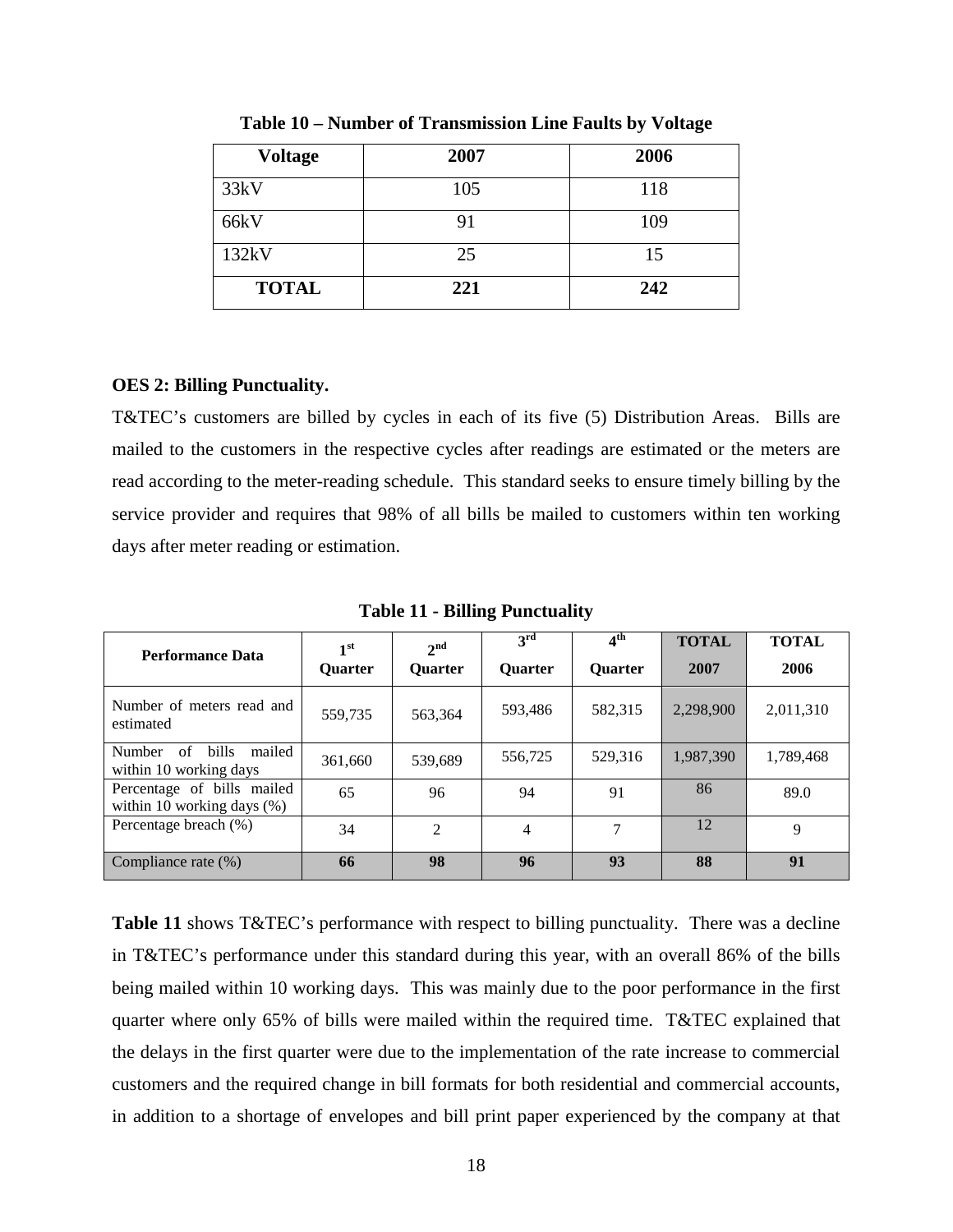time. Although the performance in the second to fourth quarters was better than the first quarter, performance in all quarters failed to meet the required standard.

### <span id="page-22-0"></span>**OES 3: Frequency of Meter Testing.**

Meters that function properly are important for accurately registering a customer's consumption. This accuracy is even more critical for Industrial customers whose electricity consumption is much higher than Residential or Commercial customers. As such, Industrial meters must be checked periodically to ensure continued accuracy. This standard requires that 10% of industrial customers' meters be tested for accuracy annually.

**Table 12** shows that, in 2007, there was full compliance with this standard, as 74% of the industrial meters were tested.

<span id="page-22-2"></span>

| <b>Item</b>                        | <b>Performance Data</b> | <b>Performance Data</b> |
|------------------------------------|-------------------------|-------------------------|
|                                    | 2007                    | 2006                    |
| Number of industrial meters        | 2,810                   | 2,624                   |
| Number of industrial meters tested | 2,082                   | 264                     |
| Percentage of industrial meters    | 74.1                    | 10.1                    |
| tested $(\% )$                     |                         |                         |
| Percentage breach (%)              | 0.0                     | 0.0                     |
| Compliance rate $(\%)$             | 100.0                   | 100.0                   |

**Table 12 – Frequency of Meter Testing**

#### <span id="page-22-1"></span>**OES 4: Frequency of Meter Reading.**

The issue of estimated billing has been one of the recurring complaints received from customers, especially if customers receive an estimated bill when they were due to receive an actual bill. The goal is to eventually have all meters read when scheduled. However, in the interim, this standard requires that:

- 90% of all residential and commercial meters be read when scheduled; and
- 90% of all industrial meters be read every month.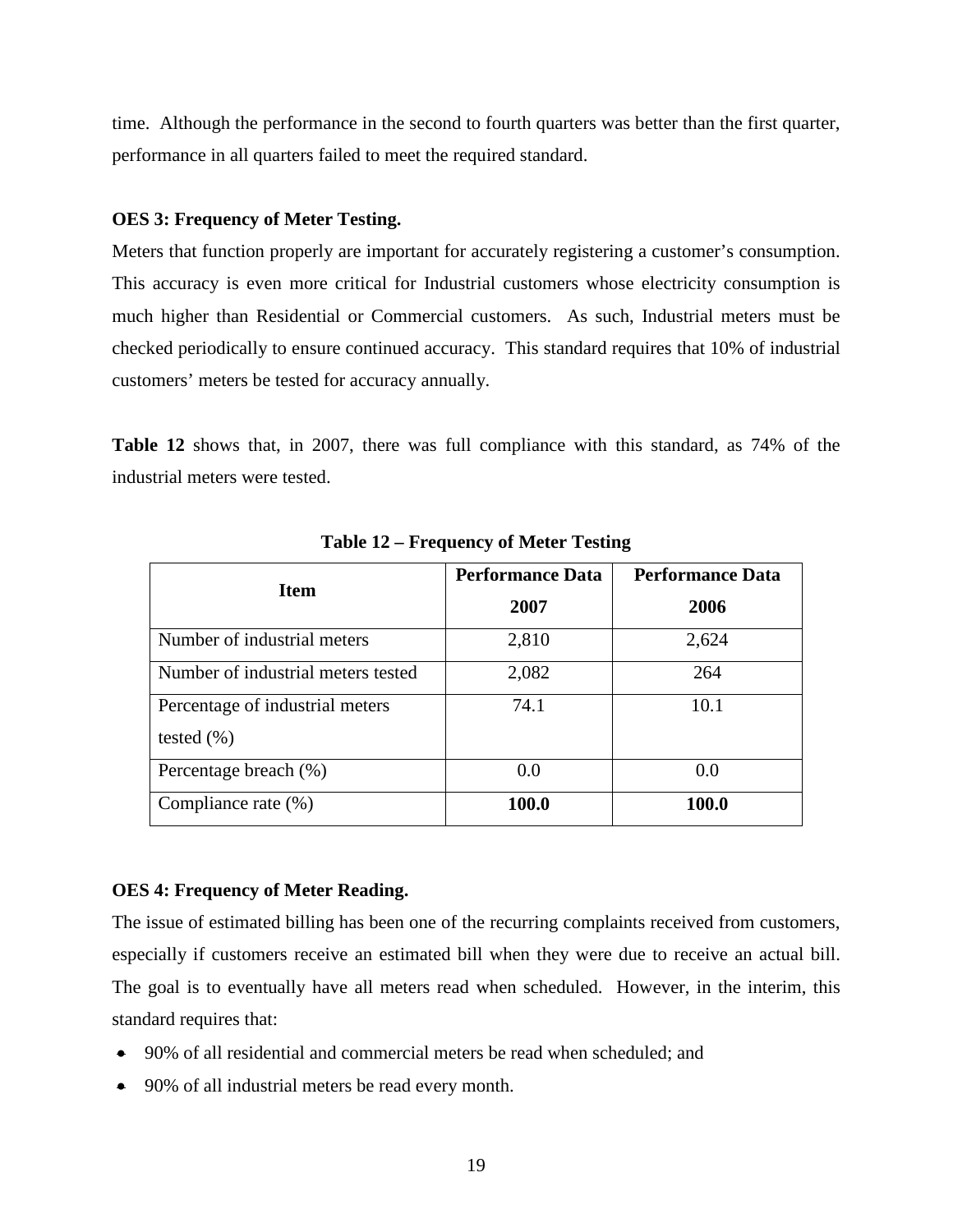**Table 13** shows that while the performance under this standard for industrial meter readings and residential and commercial meter readings declined slightly, the compliance rates were 100%.

<span id="page-23-1"></span>

| <b>Item</b>                                          | <b>Performance</b> | <b>Performance</b> |
|------------------------------------------------------|--------------------|--------------------|
|                                                      | <b>Data 2007</b>   | <b>Data 2006</b>   |
| Number of scheduled readings for residential and     | 1,171,040          | 1,234,893          |
| commercial meters                                    |                    |                    |
| Number of residential and commercial meters read     | 1,072,665          | 1,143,033          |
| according to schedule                                |                    |                    |
| Percentage of residential and commercial meters read | 91.6%              | 92.6%              |
| according to schedule                                |                    |                    |
| Percentage breach (%)                                | $\overline{0}$     | $\overline{0}$     |
| Compliance rate (%)                                  | <b>100</b>         | <b>100</b>         |
| Numbers of industrial meters                         | 2,810              | 2,624              |
| Number of scheduled readings for industrial meters   | 33,720             | 31,488             |
| Number of actual readings for industrial meters      | 30,697             | 30,111             |
| Percentage of industrial meter readings              | 91.0%              | 95.6%              |
| Percentage breach (%)                                | $\overline{0}$     | $\overline{0}$     |
| Compliance rate (%)                                  | <b>100</b>         | <b>100</b>         |

**Table 13 - Frequency of Meter Reading**

### <span id="page-23-0"></span>**OES 5: System Losses.**

There is normally a discrepancy between the amount of energy that is delivered into the system and the amount of energy from which revenue is derived. The difference is the total losses. However, some losses occur because of technical reasons, arising from system design and operation. These can be minimized but not totally eliminated. Non-technical losses, on the other hand, arise from causes such as billing and metering, and from the illegal usage of electricity. This standard seeks to encourage T&TEC to eliminate sources of non-technical losses and to improve the efficiency of the electrical distribution system. The requirement of the standard is that total system losses not exceed 7.5%.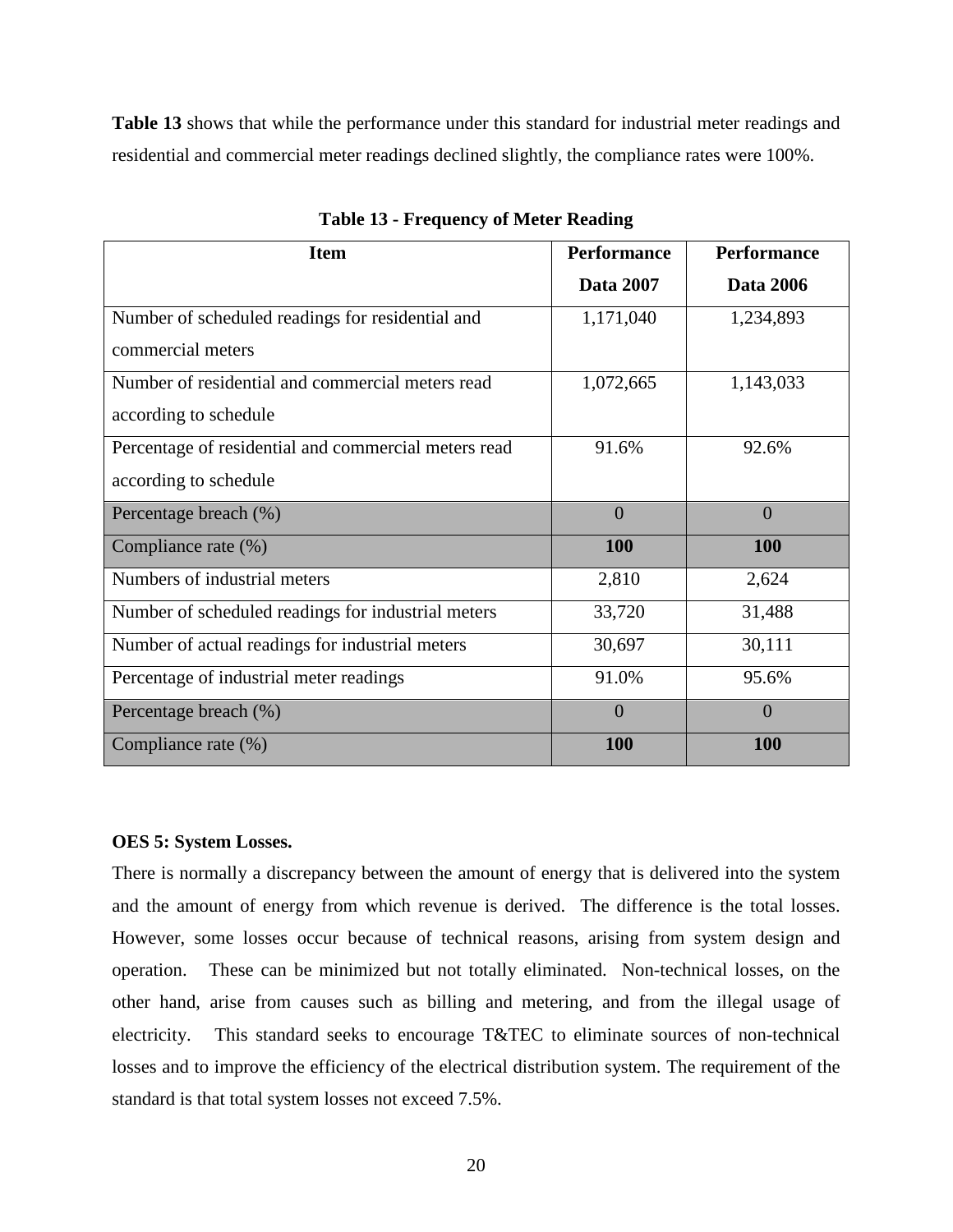The system losses for the first quarter of 2007 were below the prescribed level. However, for the second, third and fourth quarters, systems losses increased to 9.0%, 8.1% and 10.0% respectively. In **Table 14,** it can be seen that the load has continued to increase during the year as evidenced by the increase in energy purchased; and since technical losses increase proportionally to the square of the load, there is a corresponding increase in system losses as a result.

<span id="page-24-1"></span>

| <b>Item</b>                                     | 1 <sup>st</sup> | 2 <sup>nd</sup> | $3^{\rm rd}$   | 4 <sup>th</sup> |           |           |
|-------------------------------------------------|-----------------|-----------------|----------------|-----------------|-----------|-----------|
|                                                 | <b>Quarter</b>  | <b>Ouarter</b>  | <b>Ouarter</b> | <b>Quarter</b>  | 2007      | 2006      |
| from<br>purchased<br>Energy<br>generators (MWH) | 1,800,142       | 1,914,076       | 1,989,566      | 2,031,789       | 7,735,573 | 7,212,190 |
| sold to customers<br>Energy<br>(MWH)            | 1,683,622       | 1,742,465       | 1,827,934      | 1,828,567       | 7,082,588 | 6,691,533 |
| <b>System Losses (MWH)</b>                      | 116,520         | 171,611         | 161,632        | 203,222         | 652,985   | 520,657   |
| System Losses (%)                               | 6.5             | 9.0             | 8.1            | 10.0            | 8.4       | 7.2       |
| Percentage breach (%)                           | 0.0             | 100.0           | 100.0          | 100.0           | 100.0     | 0.0       |
| Compliance Rate (%)                             | 100.0           | 0.0             | 0.0            | 0.0             | 0.0       | 100.0     |

**Table 14 - System Losses** 

#### <span id="page-24-0"></span>**OES 6: Response to Customer Queries/Requests (written).**

T&TEC receives queries and/or requests for services in both verbal and written form. This standard focuses on the written form with a view to improving the response to customer queries/requsts area. As such this standard requires the following performance with respect to written customer queries or requests:

- (a) The time to respond after receipt of queries be less than 5 working days;
- (b) The time to complete investigation and to communicate final position be less than 15 working days of inquiry; and
- (c) The time to complete the investigation and communicate final position if third party is involved be less than 30 working days after third party actions are completed.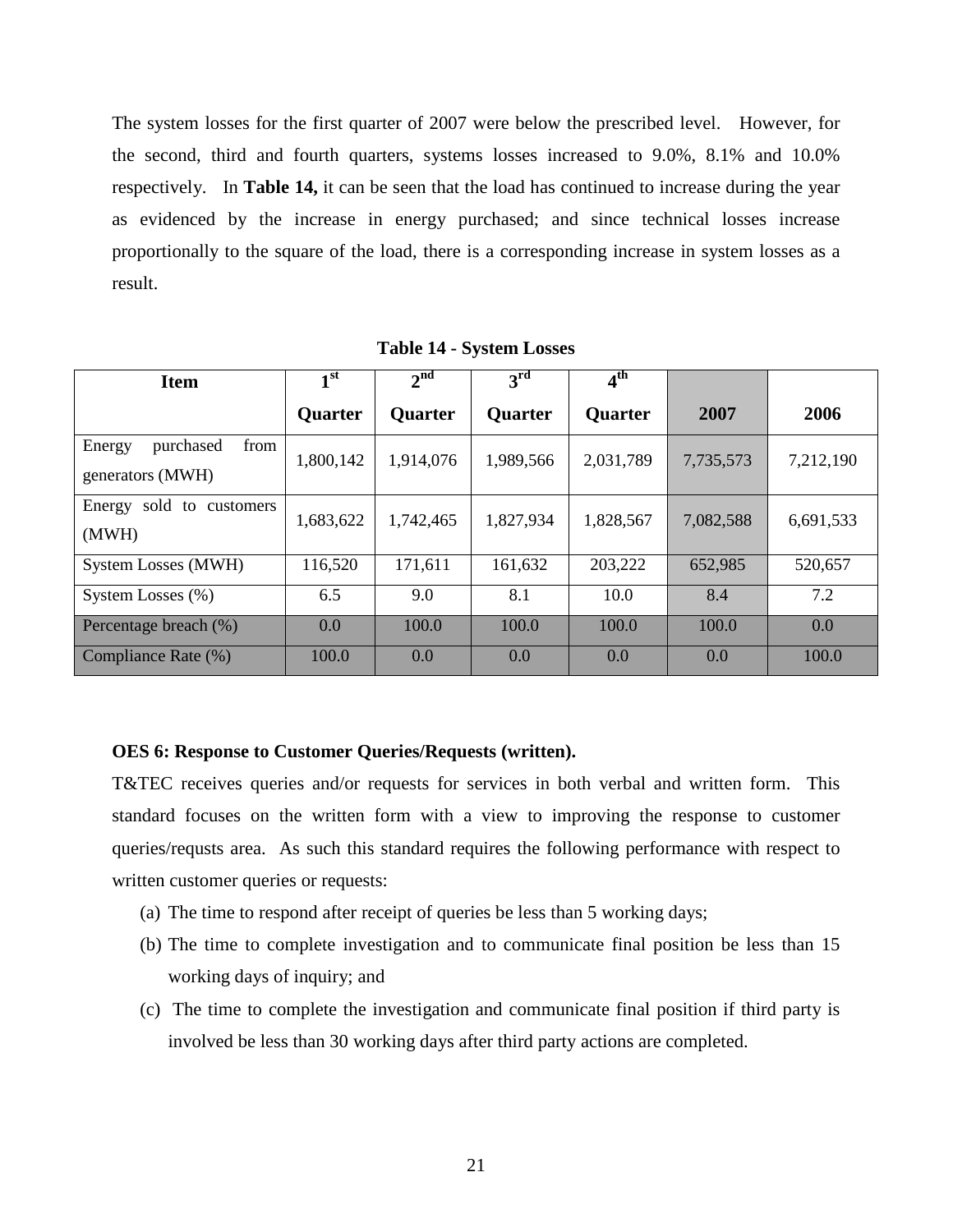The increasing compliance rates for OES 6 during the year 2007 indicate an improvement in T&TEC's performance over the previous years. However, this may be due to the continuous decrease in the number of written requests received. The number of written requests received decreased by 22% from 2006. **(Table 15)**.

Similarly, the compliance rate for the time to complete investigation and communicate final position within 15 working days showed an improvement, moving from 25% in 2006 to 52% in 2007.

| <b>Standard</b>                                                         | <b>Item</b>                                                                                                                     | 1 <sup>st</sup> | 2 <sup>nd</sup> | $3^{\rm rd}$ | 4 <sup>th</sup> | <b>TOTAL</b> | <b>TOTAL</b> |
|-------------------------------------------------------------------------|---------------------------------------------------------------------------------------------------------------------------------|-----------------|-----------------|--------------|-----------------|--------------|--------------|
|                                                                         |                                                                                                                                 | Quarter         | Quarter         | Quarter      | Quarter         | 2007         | 2006         |
| Time to respond<br>after receipt of                                     | Number of written<br>queries/request received                                                                                   | 64              | 96              | 68           | 80              | 308          | 395          |
| queries                                                                 | Number not responded to<br>within 5 working days<br>(breach)                                                                    | 12              | 9               | 9            | $\overline{4}$  | 34           | 108          |
|                                                                         | Percentage Breach (%)                                                                                                           | 19              | 9               | 13           | 5               | 11           | 27           |
|                                                                         | Compliance Rate (%)                                                                                                             | 81              | 91              | 87           | 95              | 89           | 73           |
| Time to<br>complete<br>investigation<br>and to                          | Number of investigations<br>not completed and<br>communicated within 15<br>working days (breach)                                | 27              | 37              | 30           | 65              | 159          | 295          |
| communicate<br>final position                                           | Percentage Breach (%)                                                                                                           | 58              | 61              | 56           | 19              | 48           | 75           |
|                                                                         | Compliance Rate (%)                                                                                                             | 42              | 39              | 44           | 81              | 52           | 25           |
| Time to<br>complete<br>investigation                                    | Number of investigations<br>requiring with third party<br>involvement.                                                          | 138             | 96              | 121          | 124             | 479          | 728          |
| and<br>communicate<br>final position if<br>a third party is<br>involved | Number of investigations<br>with third party<br>involvement, neither<br>completed nor<br>communicated within 30<br>working days | 115             | 63              | 59           | 54              | 291          | 592          |
|                                                                         | Percentage Breach (%)                                                                                                           | 83              | 66              | 49           | 44              | 61           | 81           |
|                                                                         | Compliance Rate (%)                                                                                                             | 17              | 34              | 51           | 56              | 39           | 19           |

<span id="page-25-0"></span>**Table 15 – Breaches under OES 6 – Response to Customers' Queries/Requests (written)**

A main source of complaints against T&TEC was the issue of settling matters requiring third party involvement. The compliance rates for the time to complete investigation and communicate final position if a third party is involved have improved, with the overall annual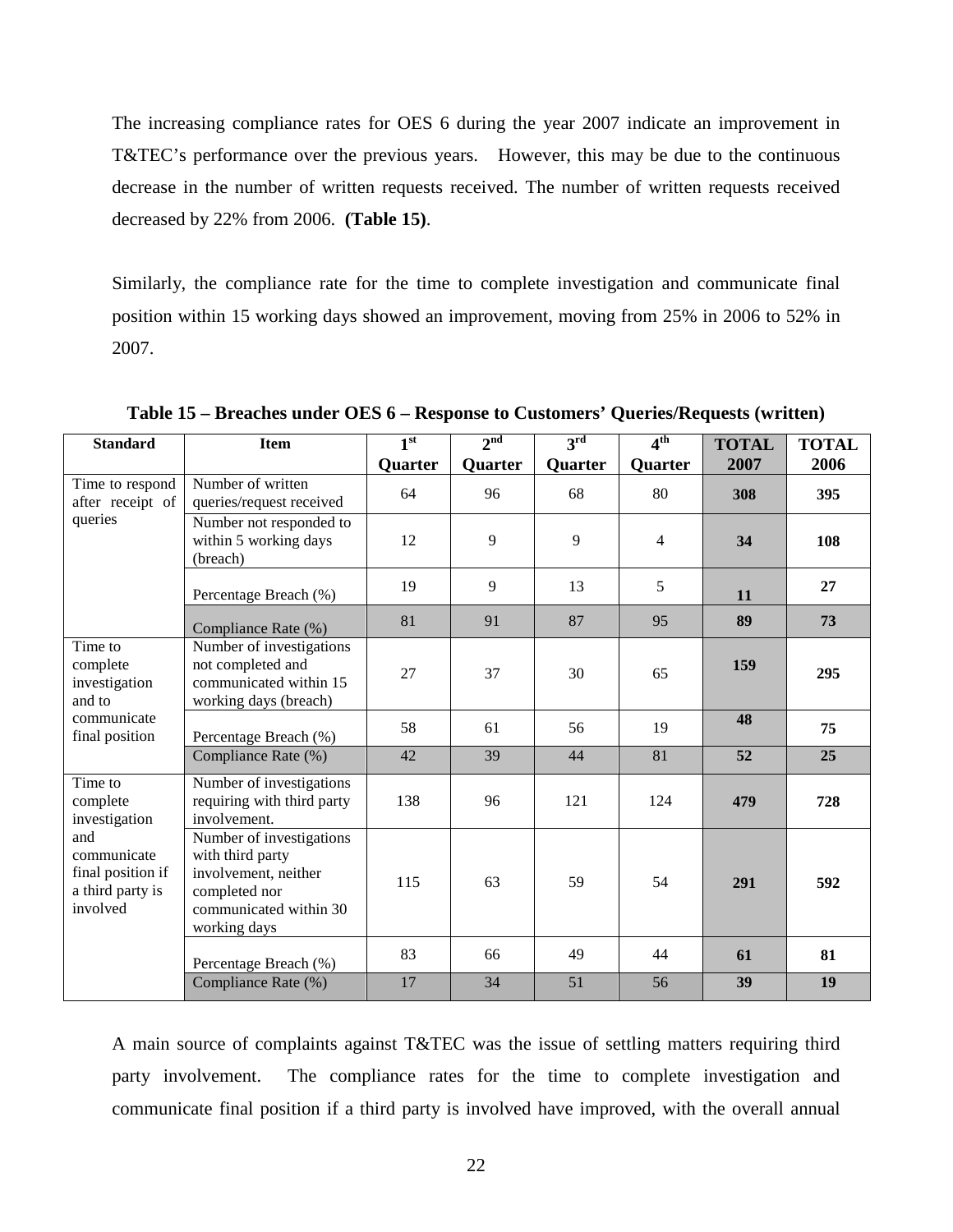compliance increasing to 39%. While T&TEC continues to argue that this part of the standard is out of their control since they have no influence on the length of time taken by the third party to complete its part of the investigation, the actual process by which these claims, particularly 'damaged appliances', are made has been improved.

### <span id="page-26-0"></span>**OES 7: Number of Complaints by Type.**

The number of complaints received by T&TEC is an indicator of the quality of service received by customers. A reduction in the number of complaints should therefore be a reflection of improved customer service. This standard categorizes the complaints into three (3) main categories and requires the following performance levels:

- (a) For billing queries, no more than 500 telephone and/or written complaints per 10,000 customers per annum should be received;
- (b) For Voltage fluctuations/Damaged Appliance queries, no more than 300 telephone and/or written complaints per 10,000 customers per annum should be received; and
- (c) For Street Lights/Poles/Disconnections/Other complaints, no more than 1000 telephone and/or written complaints per 10,000 customers per annum should be received.

From **Table 16,** it can be observed that, in each category, the standard has been achieved. And T&TEC has been achieving full compliance with this standard since its inception. It should noted that there was a 41% drop in the number of complaints pertaining to street lights/poles/disconnections and other.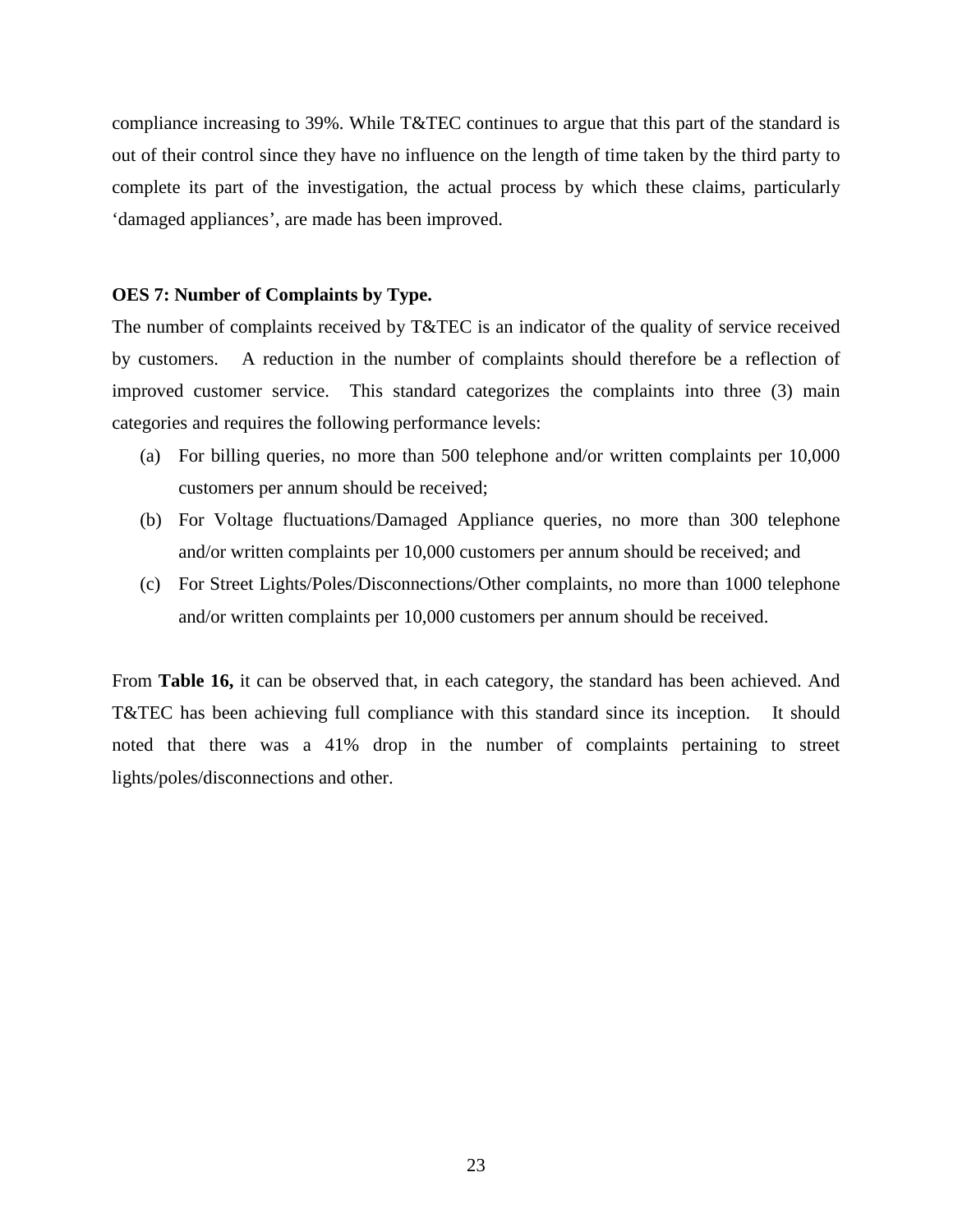<span id="page-27-1"></span>

| <b>Item</b>                                                                               | <b>Performance</b><br>Data<br>2007 | <b>Performance</b><br>Data<br>2006 | <b>Required</b><br>performance<br>units | Compliance<br>rate $(\% )$<br>2007 |
|-------------------------------------------------------------------------------------------|------------------------------------|------------------------------------|-----------------------------------------|------------------------------------|
| Number of customers                                                                       | 386,933                            | 375,348                            |                                         |                                    |
| Number of billing queries complaints                                                      | 11,416                             | 9,456                              |                                         |                                    |
| Number of billing queries complaints<br>per 10,000 customers                              | 295                                | 252                                | $<$ 500                                 | 100.0                              |
| Number of voltage complaints                                                              | 6,804                              | 5380                               |                                         |                                    |
| Number of voltage complaints per<br>10,000 customers                                      | 176                                | 143                                | $<$ 300                                 | 100.0                              |
| Number of street<br>lights/poles/disconnections, other<br>complaints                      | 21,331                             | 36,339                             |                                         |                                    |
| Number of street<br>lights/poles/disconnections, other<br>complaints per 10,000 customers | 551                                | 968                                | $<$ 1000                                | 100.0                              |

**Table 16 - Number of Complaints by Type**

### <span id="page-27-0"></span>**OES 8: Prior Notice of Planned Outages.**

It is necessary for T&TEC to perform maintenance or repair work, on the transmission and distribution system, which may involve the interruption of supply. This standard requires that at least 72 hours advance notice of planned outages be given to customers as a courtesy to customers for the inconveniences that might arise. **Table 17** shows the number of breaches and the compliance rate for OES 8. There were 4243 planned outages for the year 2007, and 2198 planned outages for which 72 hours' notice was not given. This translated into a compliance rate of 48% which was less than the 61% compliance rate achieved in 2006. This decline in performance again highlights the need for considerable improvement by T&TEC in this area. The RIC will raise this issue with T&TEC as this is unsatisfactory performance that affects customers.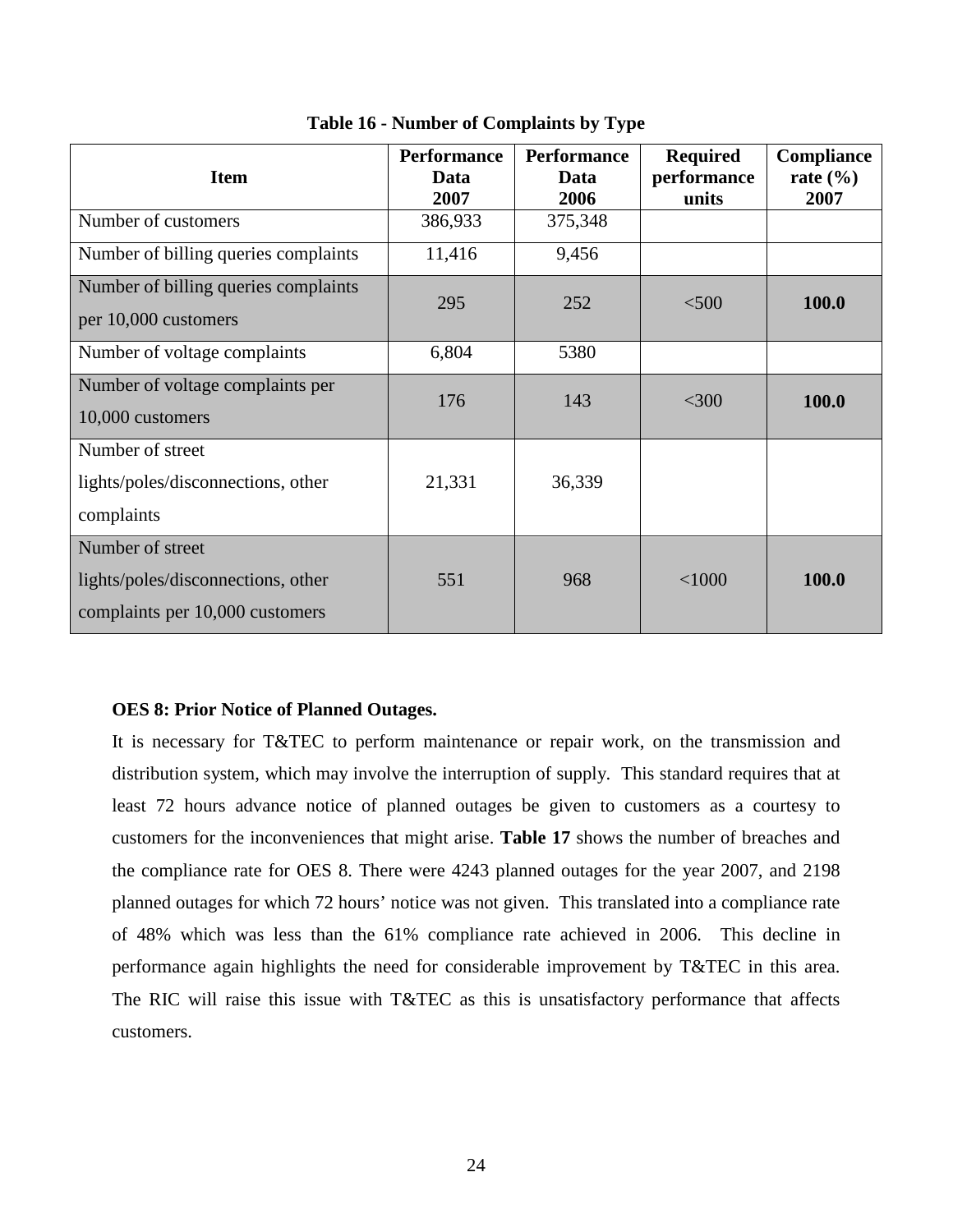<span id="page-28-1"></span>

| <b>Item</b>                                                                        | $\mathbf{I}$ st | $\boldsymbol{\gamma}$ nd | $\mathbf{a}^{\rm rd}$ | 4th     |      |       |
|------------------------------------------------------------------------------------|-----------------|--------------------------|-----------------------|---------|------|-------|
|                                                                                    | Quarter         | <b>Quarter</b>           | <b>Quarter</b>        | Quarter | 2007 | 2006  |
| No. of planned outages                                                             | 932             | 1210                     | 1177                  | 924     | 4243 | 2,564 |
| No. of planned outages<br>which 72 hours<br>for<br>advance notice was not<br>given | 506             | 675                      | 614                   | 403     | 2198 | 1,008 |
| Percentage Breach (%)                                                              | 54              | 56                       | 52                    | 44      | 52   | 39    |
| Compliance rate (%)                                                                | 45              | 44                       | 48                    | 56      | 48   | 61    |

**Table 17 - Notice of Planned Outages**

### <span id="page-28-0"></span>**OES 9: Correction of Low/High Voltage.**

By law, T&TEC is required to supply all its customers at specified voltage levels according to customer requirements, and with variations in voltage levels not exceeding six percent (6%) of the nominal voltage level. There are occasions when customers experience voltage level fluctuations to their premises, and this should be corrected by T&TEC in a timely manner. This standard seeks to encourage a prompt response by requiring that voltage complaints be responded to within 24 hours and rectified within 15 working days.

T&TEC's compliance rate for this standard has been consistently high over the period. The total number of voltage complaints received for the year was 2545, while the total number of voltage complaints not responded to within 24 hours was 2, that is, a compliance rate of 99.97%. On the other hand, the number of complaints not rectified within 15 working days was 56 for the year, a compliance rate of 98%. **Table 18** shows the performance under this standard.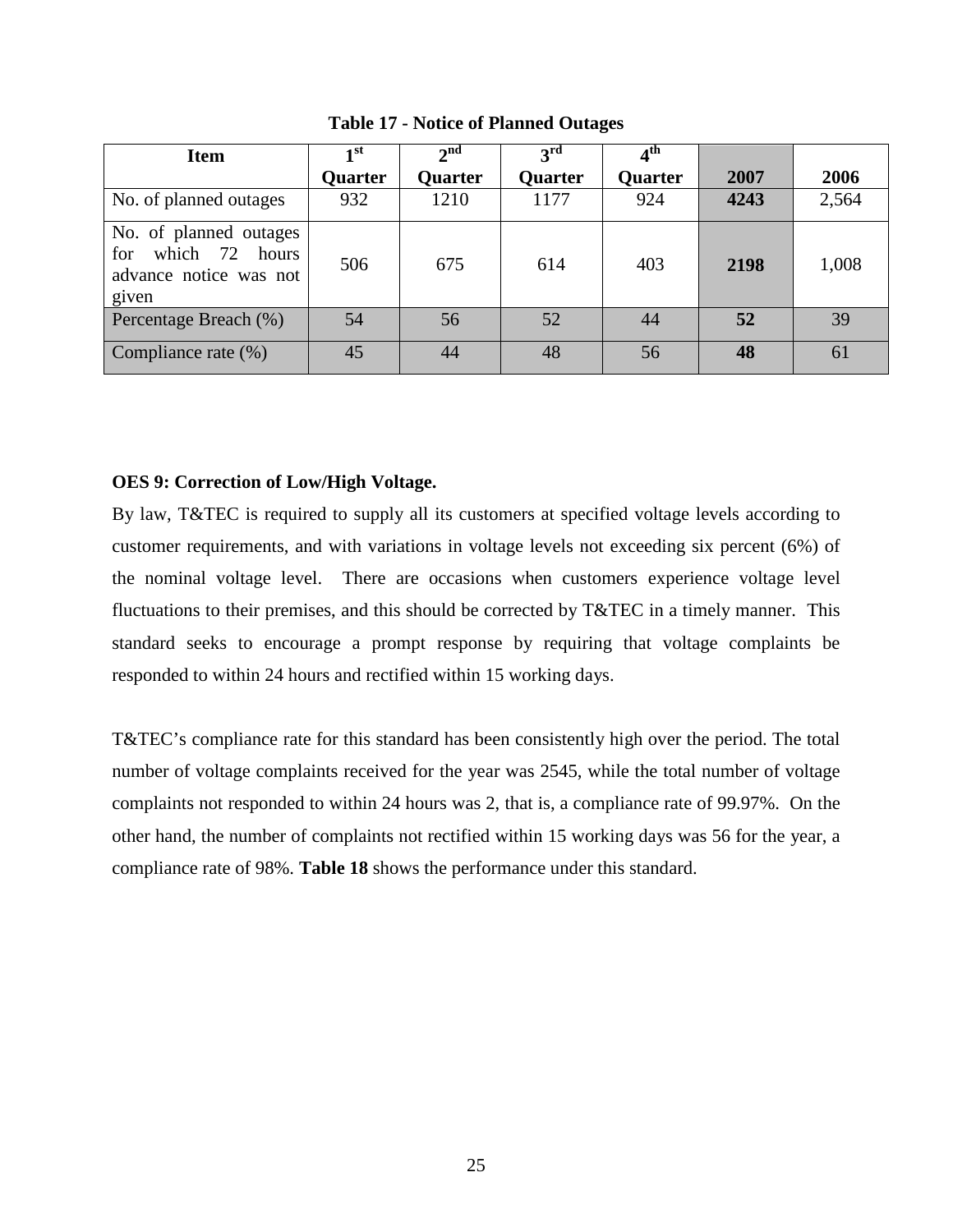<span id="page-29-0"></span>

|                                                                          | 1 <sup>st</sup> | 2 <sup>nd</sup> | 3 <sup>rd</sup> | 4 <sup>th</sup>             |                |                |
|--------------------------------------------------------------------------|-----------------|-----------------|-----------------|-----------------------------|----------------|----------------|
| <b>Item</b>                                                              | Quarter         | <b>Quarter</b>  | <b>Quarter</b>  | <b>Quarter</b>              | 2007           | 2006           |
| of<br>Number<br>voltage<br>complaints received                           | 551             | 760             | 667             | 567                         | 2545           | 2755           |
| Number of complaints<br>not responded to within<br>24 hours (breach)     | $\overline{0}$  | $\Omega$        | $\overline{2}$  | $\theta$                    | $\overline{2}$ | $\overline{2}$ |
| Percentage breach (%)                                                    | $\Omega$        | $\theta$        | 0.4             | $\theta$                    | 0.07           | $\overline{0}$ |
| Compliance rate (%)                                                      | 100             | 100             | 99.6            | 100                         | 99.93          | 100            |
| Number of complaints<br>not rectified within 15<br>working days (breach) | 9               | 31              | 4               | 12                          | 56             | 115            |
| Percentage breach (%)                                                    | $\overline{2}$  | $\overline{4}$  |                 | $\mathcal{D}_{\mathcal{L}}$ | $\overline{2}$ | $\overline{4}$ |
| Compliance rate (%)                                                      | 98              | 96              | 99              | 98                          | 98             | 96             |

**Table 18 - Correction of Low/High Voltage**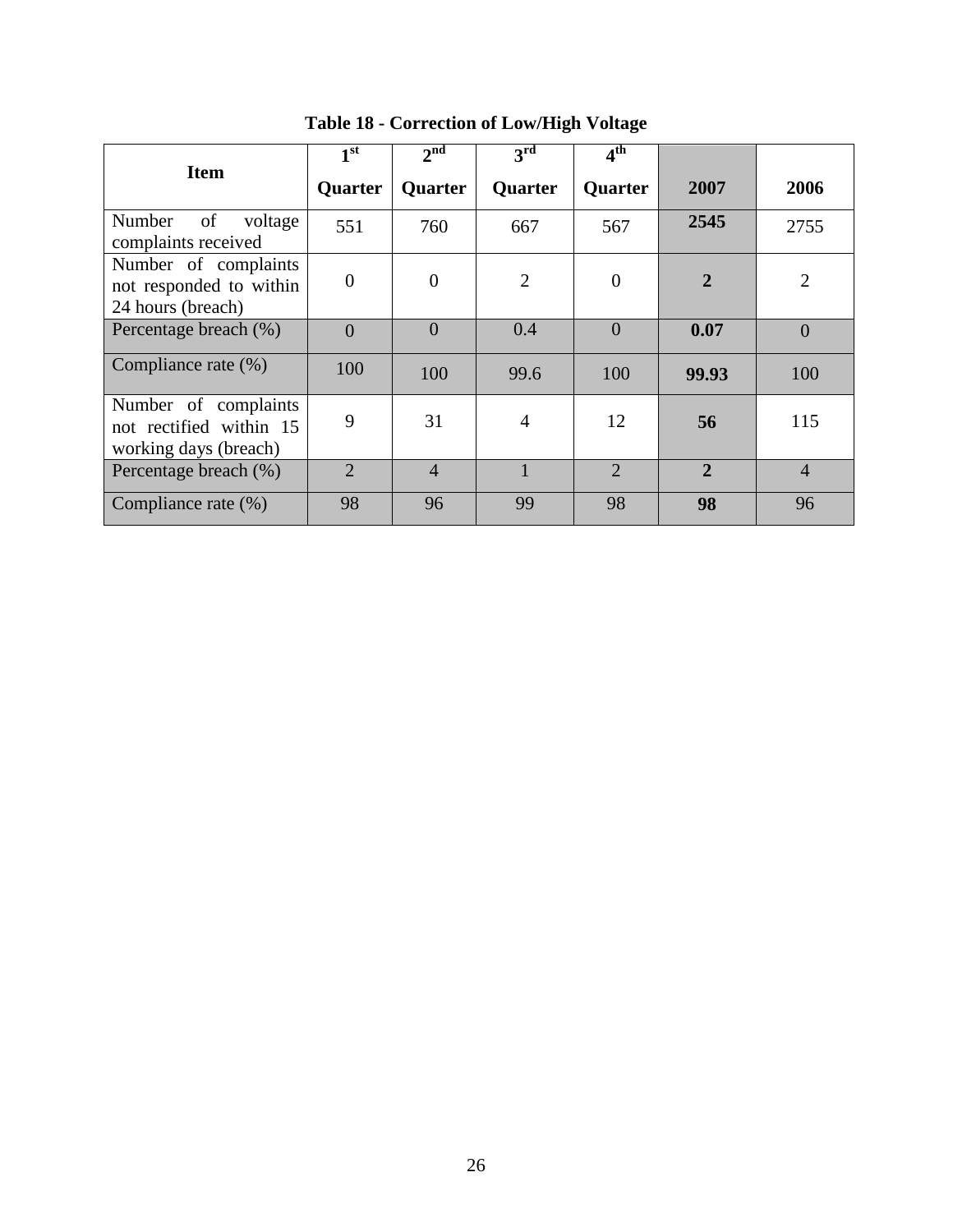## <span id="page-30-0"></span>**SECTION 3 SUMMARY AND CONCLUSIONS**

## <span id="page-30-1"></span>**3.1 Summary of Performance under Guaranteed Standards**

There are six Guaranteed Standards, and in only one, GES 4 (Making and Keeping Appointments), T&TEC achieved full compliance, with no breaches for the period under review. Under GES1 (Response and restoration time after unplanned outages) and GES 3 (Reconnection after payment of overdue amounts), T&TEC maintained a compliance rate of over 99%. Its performance under the Guaranteed Standards is presented by looking at compliance rates in **Table 19** below.

<span id="page-30-2"></span>

|                                                                                                           |                                                            | <b>Compliance Rates (%)</b> |                 |              |              |       |  |  |  |
|-----------------------------------------------------------------------------------------------------------|------------------------------------------------------------|-----------------------------|-----------------|--------------|--------------|-------|--|--|--|
| <b>Standard</b>                                                                                           |                                                            | 1 <sup>st</sup>             | 2 <sup>nd</sup> | $3^{\rm rd}$ | $4^{\rm th}$ |       |  |  |  |
|                                                                                                           |                                                            | Quarter                     | Quarter         | Quarter      | Quarter      | 2007  |  |  |  |
| GES 1 – Response and Restoration Times of<br>Supply after unplanned outages on the distribution<br>system |                                                            | 100.0                       | 100.0           | 99.9         | 99.8         | 99.89 |  |  |  |
| $GES 2 - Billing$<br>Punctuality                                                                          | Residential                                                | 56.5                        | 14.7            | 53.2         | 56.4         | 49.4  |  |  |  |
|                                                                                                           | Non Residential                                            | 16.7                        | 14.6            | 3.8          | 3.7          | 10.2  |  |  |  |
| GES 3 - Reconnection after Payment of overdue<br>amount/agreement                                         |                                                            | 99.7                        | 99.6            | 98.9         | 99.9         | 99.5  |  |  |  |
| GES 4 - Making and Keeping Appointments                                                                   |                                                            | 100.0                       | 100.0           | 100.0        | 100.0        | 100.0 |  |  |  |
| $GES 5 - Time to credit$<br><b>Compensatory Payment</b>                                                   | Credit                                                     | N/A                         | N/A             | N/A          | N/A          | N/A   |  |  |  |
|                                                                                                           | Complete<br>investigation                                  | N/A                         | N/A             | N/A          | N/A          | N/A   |  |  |  |
| $GES 6 - Connection to$<br>supply                                                                         | Service drop and<br>meter to be installed<br>$<$ 30m       | 99.97                       | 99.92           | 99.75        | 99.93        | 99.88 |  |  |  |
|                                                                                                           | Provision of estimate<br>$(30 \text{ to } 100 \text{m})$   | 97                          | 97              | 94           | 81           | 94.8  |  |  |  |
|                                                                                                           | Complete construction<br>(30 to 100m)                      | 89                          | 86              | 65           | 77           | 80.5  |  |  |  |
|                                                                                                           | Provision of estimate<br>$(100 \text{ to } 250 \text{m})$  | 100.0                       | 97              | 80           | 81           | 93.5  |  |  |  |
|                                                                                                           | Complete construction<br>$(100 \text{ to } 250 \text{ m})$ | 83                          | 60              | 30           | 13           | 70.7  |  |  |  |

**Table 19 - Summary of Compliance – Guaranteed Standards**

**N/A – Not applicable since there were no claims made during 2007.**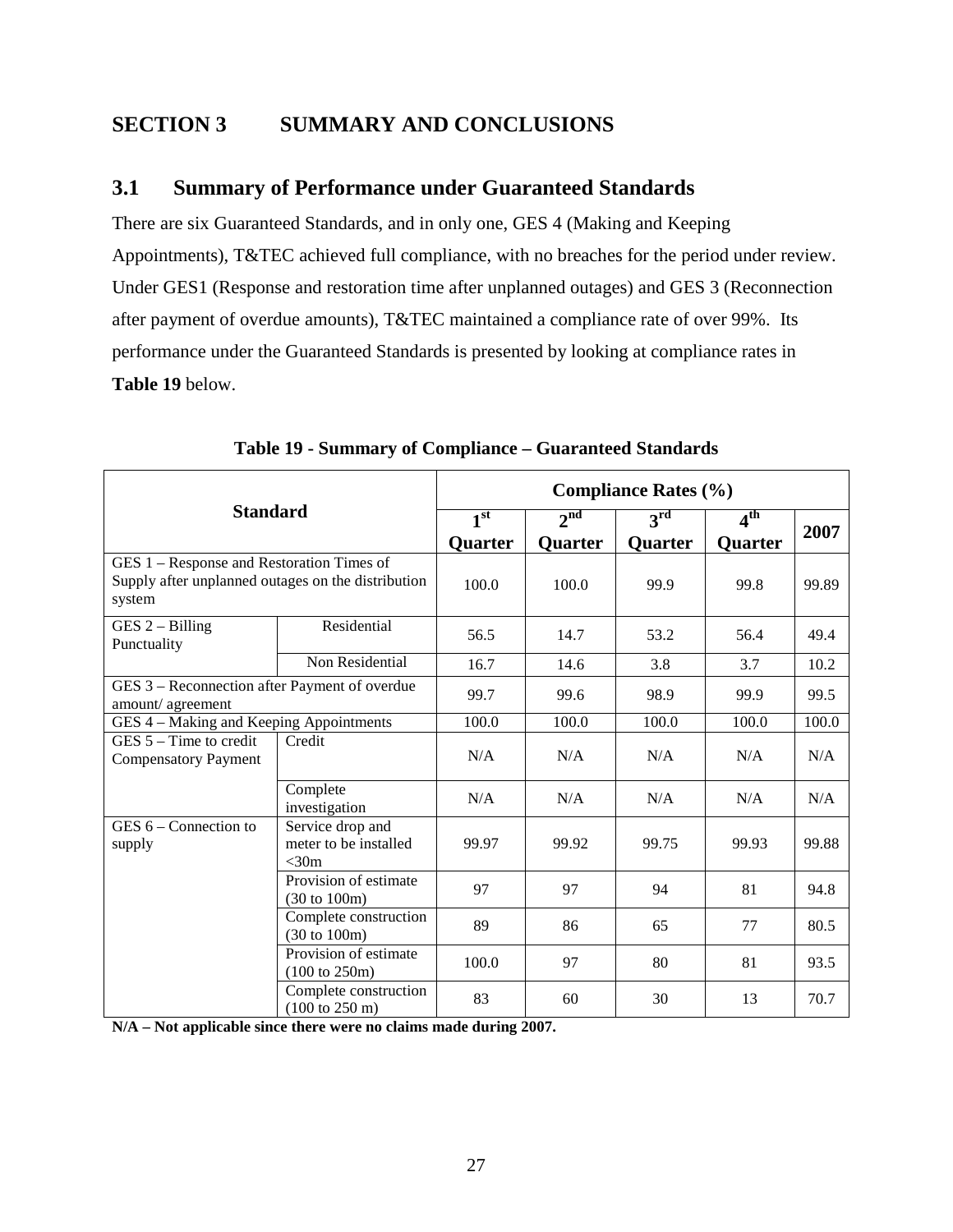The most breaches occurred in the Guaranteed Standard GES 2 (Billing Punctuality), that is, 72.6% of the total. GES 1 was responsible for 25.7% of the total breaches, followed by GES 6 (Connection to Supply) with 1.2% of the total (**Table 20**).

<span id="page-31-0"></span>

| <b>Standard</b>                                                                                                          |                                                                        | 1 <sup>st</sup> | 2 <sup>nd</sup> | $3^{\rm rd}$   | 4 <sup>th</sup> |          | $%$ of           |
|--------------------------------------------------------------------------------------------------------------------------|------------------------------------------------------------------------|-----------------|-----------------|----------------|-----------------|----------|------------------|
|                                                                                                                          |                                                                        | Quarter         | Quarter         | Quarter        | Quarter         | 2007     | 2007             |
| $GES 1 - Response$ and<br><b>Restoration Times of</b><br>Supply after unplanned<br>outages on the distribution<br>system |                                                                        | 277             | 197             | 1313           | 1973            | 3760     | 25.7             |
| GES $2-$<br><b>Billing</b>                                                                                               | Residential                                                            | 2028            | 2586            | 2808           | 3086            | 10,508   |                  |
| Punctuality                                                                                                              | Non-<br>residential                                                    | 20              | 35              | 25             | 26              | 106      | 72.6             |
|                                                                                                                          | $GES 3 - Reconnection after$<br>Payment of overdue<br>amount/agreement |                 | 15              | 39             | 4               | 68       | 0.5              |
| $GES$ 4 – Making and<br>Keeping Appointments                                                                             |                                                                        | $\overline{0}$  | $\overline{0}$  | $\overline{0}$ | $\overline{0}$  | $\bf{0}$ | $\boldsymbol{0}$ |
| $GES$ 5 – Time to credit<br><b>Compensatory Payment</b>                                                                  |                                                                        | $\theta$        | $\overline{0}$  | $\theta$       | $\overline{0}$  | $\bf{0}$ | $\boldsymbol{0}$ |
| GES $6$ – Connection to<br>supply                                                                                        |                                                                        | 33              | 42              | 78             | 28              | 181      | 1.2              |
| <b>TOTAL</b>                                                                                                             |                                                                        | 2368            | 2875            | 4263           | 5117            | 14,623   |                  |

**Table 20 - Number of Breaches under the Guaranteed Standards by Quarter (2007)**

Based on the number of breaches this year, T&TEC should have been required to compensate customers for 14,623 breaches, which were lower than the 15,447 and 25,145 breaches that occurred in 2006 and 2005 respectively. The RIC estimates that compensatory payments of over \$439,000 would have been due to customers, had claims been made, verified and approved for payment. Although no claims were made during 2007, the potential financial impact of having to pay out that level of compensation has resulted in measures being taken by T&TEC to reduce the number of breaches.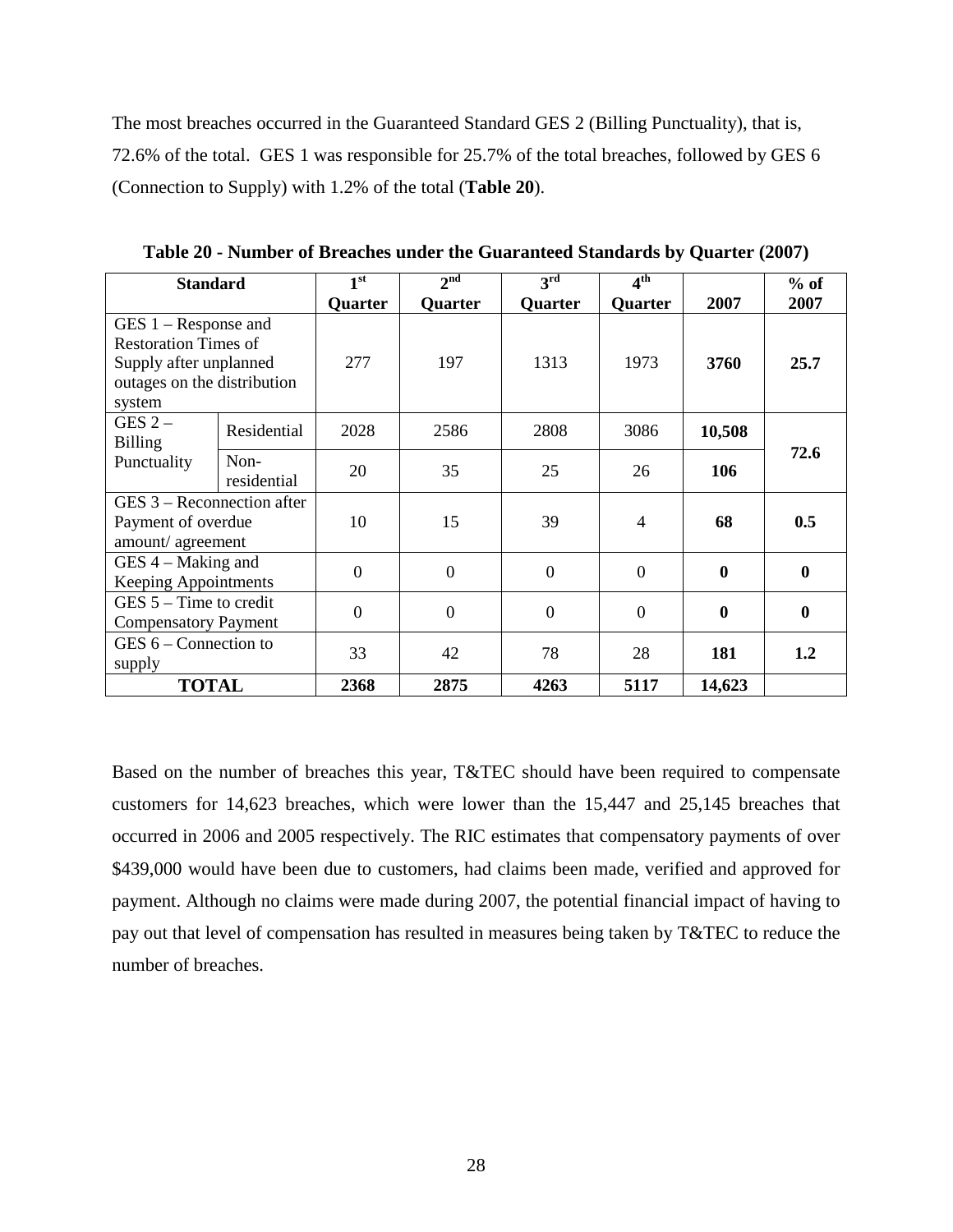## <span id="page-32-0"></span>**3.2 Summary of Performance under Overall Standards**

There are nine (9) Overall Standards and there was full compliance in four (4) of these, namely OES 1 (Line faults repaired within 48 hours), OES 3 (Frequency of meter testing), OES4 (Frequency of meter reading) and OES 7 (Number of complaints by type). For the other five Overall Standards, there were breaches over the year 2007. The performance under OES 6 (Response to customer queries/requests) continued to be poor, but performance under OES 8 (Prior notice of planned outages) was the worst among of the overall standards. **Table 21** gives the summary of compliance rates of T&TEC under the Overall Standards for the year 2007.

| <b>Standard</b>                                                             |     | $\overline{1^{st}}$ Quarter<br><b>Compliance</b><br>Rate $(\% )$ | $2nd$ Quarter<br><b>Compliance</b><br>Rate $(\% )$ | $3rd$ Quarter<br>Compliance<br>Rate $(\% )$ | $4th$ Quarter<br><b>Compliance</b><br>Rate $(\% )$ | <b>Annual</b><br>Compliance*<br>2007 (%) |
|-----------------------------------------------------------------------------|-----|------------------------------------------------------------------|----------------------------------------------------|---------------------------------------------|----------------------------------------------------|------------------------------------------|
| $OES$ 1 – Line faults<br>affecting customers<br>repaired within 48<br>hours |     | 100.0                                                            | 100.0<br>100.0                                     |                                             | 100.0                                              | 100.0                                    |
| $DES 2 - Billing$<br>Punctuality                                            |     | 66.3                                                             | 98.0                                               | 95.9                                        | 92.9                                               | 87.8                                     |
| OES 3 – Frequency of<br>meter testing                                       |     |                                                                  | 100.0                                              |                                             |                                                    | 100.0                                    |
| $OES$ 4 – Frequency of<br>meter reading                                     |     |                                                                  | 100.0                                              |                                             |                                                    |                                          |
| OES 5 - System Losses                                                       |     | 100.0                                                            | 00<br>0.0<br>0.0                                   |                                             |                                                    | 0.0                                      |
| OES $6-$<br>Response to                                                     | 6.1 | 81                                                               | 91                                                 | 87                                          | 95                                                 | 89                                       |
| customer<br>queries/requests                                                | 6.2 | 42                                                               | 39                                                 | 44                                          | 81                                                 | 52                                       |
| (written)                                                                   | 6.3 | 17                                                               | 34                                                 | 51                                          | 56                                                 | 39                                       |
| OES 7 – Number of<br>complaints by type                                     |     |                                                                  | 100.0                                              |                                             |                                                    |                                          |
| $DES 8 - Prior notice of$<br>planned outages                                |     | 45                                                               | 44                                                 | 48                                          | 56                                                 | 48                                       |
| 9.1<br>OES $9-$<br>Correction of<br>low/high voltage                        |     | 100.0                                                            | 100.0                                              | 100.0                                       | 100.0                                              | 99.9                                     |
| complaints                                                                  | 9.2 | 98                                                               | 96                                                 | 99                                          | 98                                                 | 98                                       |

**Table 21- Summary of Compliance – Overall Standards**

*\*Computed using actual quarterly raw data and NOT based on the average of quarterly compliance rates*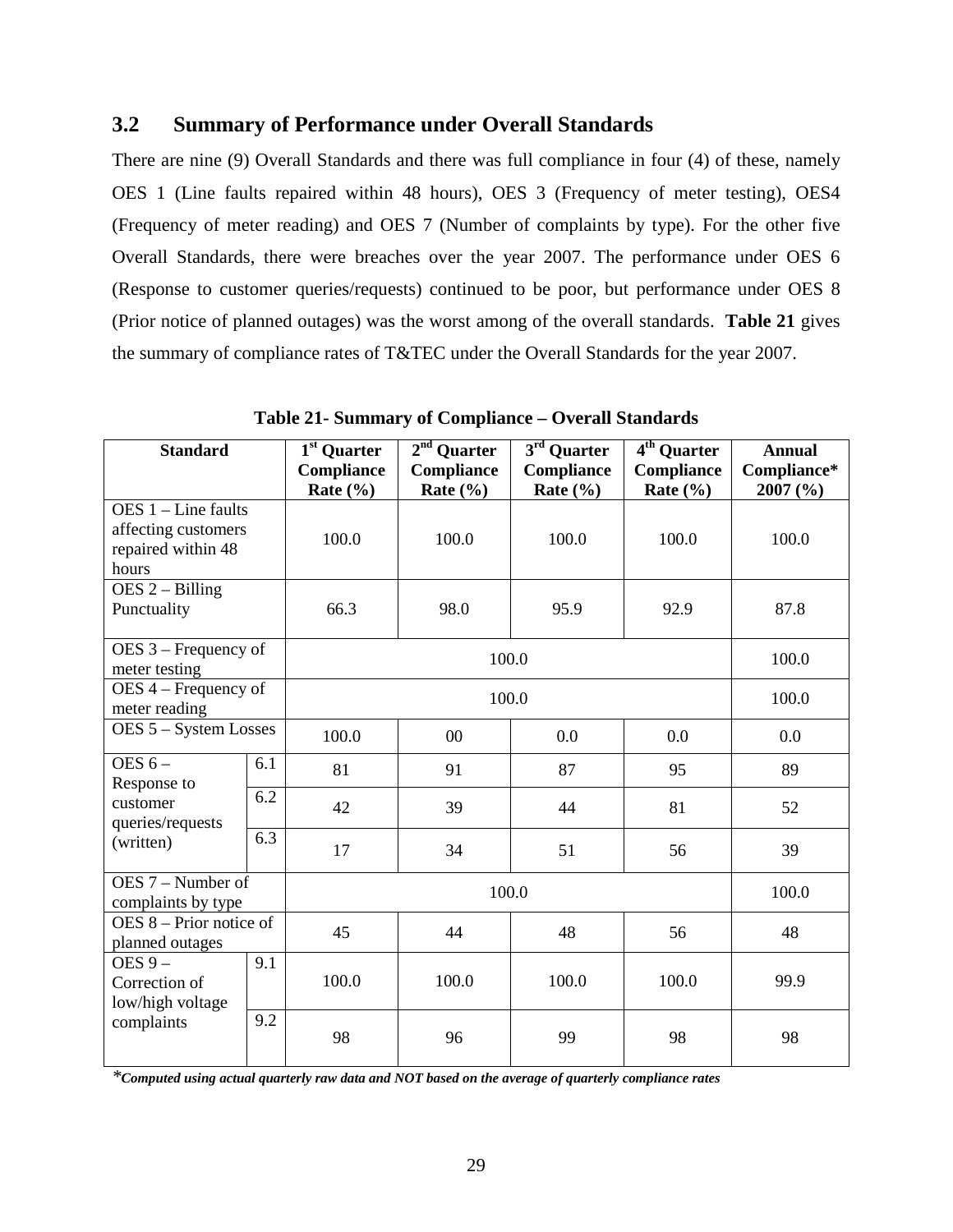### <span id="page-33-0"></span>**3.3 Conclusion**

From the review of T&TEC's performance for the year 2007, it can be stated that their performance has generally improved, with fewer breaches of the Guaranteed Standards than in 2006. Full compliance was achieved in one of the Guaranteed Standards - GES 4, and in four (4) of the Overall Standards - OES 1, OES 3, OES 4 and OES7. In three (3) of the Standards, GES 1, GES 3 and OES 9, T&TEC achieved a performance level of over 98%.

As in 2006, there was an improvement in the performance under the three categories of OES 6 in 2007, but there is still room for improvement. However, T&TEC's performance levels under the following standards, GES 2, OES 2, OES5 and OES 8 continued the decline noticed in 2006.

The RIC continues to liaise closely with the Service Provider to encourage them to strive for greater efficiency and effectiveness in its service to customers. In doing so, the list of Standards is being reviewed, and a revised set of relevant standards is being developed.

The RIC continues to investigate and take action where T&TEC's performance falls below the 'acceptable' level, or where it has deteriorated in comparison with performance in the previous year(s). T&TEC must give the reasons for its poor performance and the actions it proposes to take to improve it. The RIC will insist that T&TEC establish targets for rapid improvement to meet the required standards.

The robustness of systems for recording information on standards is critical. Currently, the RIC is uncertain as to the quality of information provided by T&TEC. Consequently, the RIC intends to appoint an independent professional consultant (normally referred to as a Reporter) to assess T&TEC's procedures for collecting information and the reliability of that information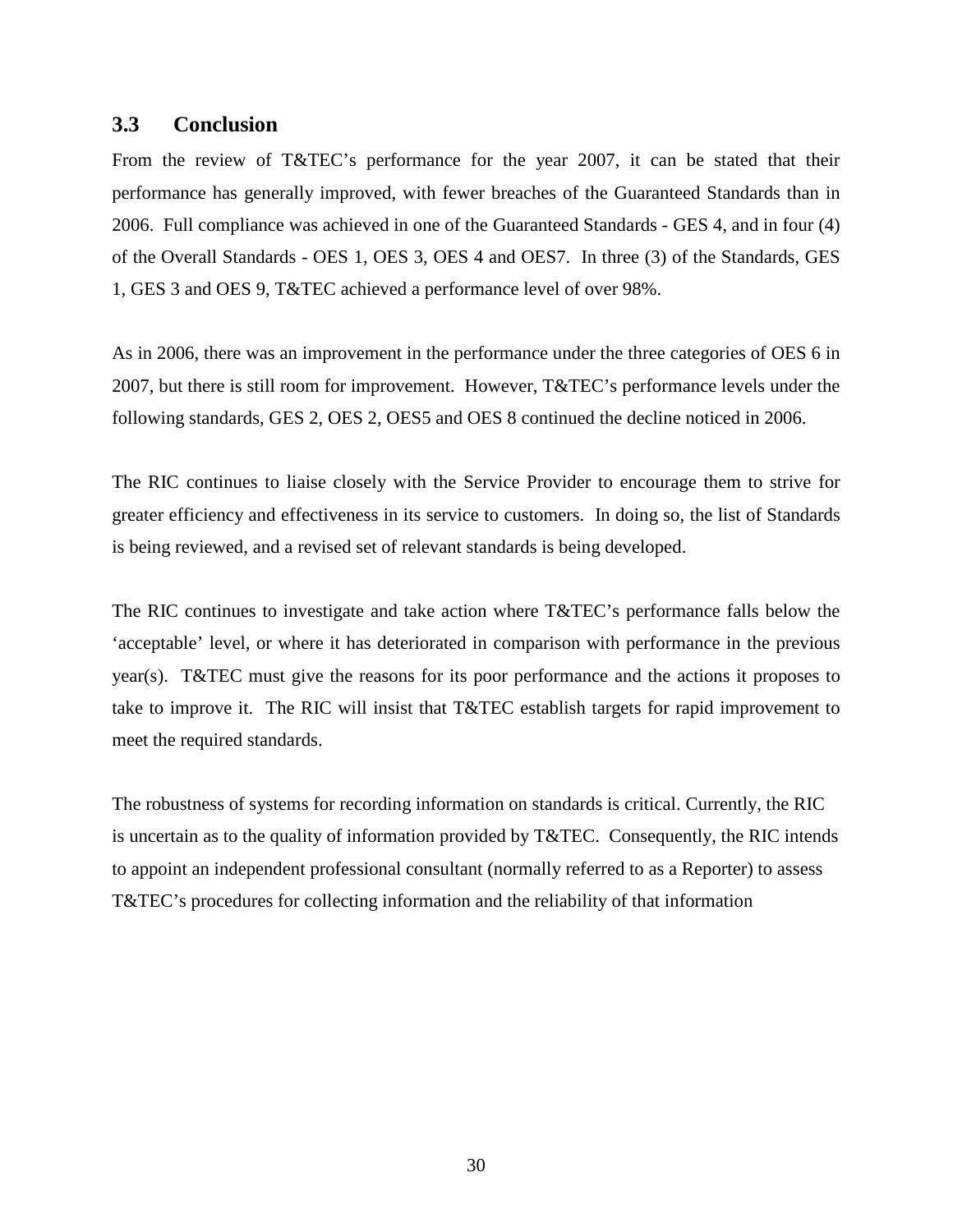## <span id="page-34-0"></span>**APPENDIX 1**

**Table A1** presents a description of the Guaranteed Standards, the required performance units, and the compensatory payment levels for each standard.

<span id="page-34-1"></span>

| <b>Code</b>      | <b>Service</b><br><b>Description</b>                                                                | <b>Performance</b><br><b>Measure</b>                                                                                                                                           |                                                                               | <b>Payments</b> per<br><b>Customers</b> *         |
|------------------|-----------------------------------------------------------------------------------------------------|--------------------------------------------------------------------------------------------------------------------------------------------------------------------------------|-------------------------------------------------------------------------------|---------------------------------------------------|
| GES1             | Response and restoration<br>time after unplanned<br>(forced) outages on the<br>distribution system. | Time for restoration of supply to<br>affected customers                                                                                                                        | Within 12 hours                                                               | \$30 (residential)<br>\$200 (non-<br>residential) |
|                  |                                                                                                     |                                                                                                                                                                                | For each further 12<br>hr period                                              | \$20                                              |
| GES <sub>2</sub> | <b>Billing Punctuality (new</b><br>customers)                                                       | Time for first bill to be mailed<br>after service connection:<br>(a) Residential                                                                                               | 65 days                                                                       | \$30 (residential)                                |
|                  |                                                                                                     | (b) Non-Residential                                                                                                                                                            | 35 days                                                                       | \$200 (non-<br>residential)                       |
| GES3             | Reconnection after<br>payment of overdue<br>amounts or agreement on<br>payment schedule             | Time to restore supply after<br>payment is made (All customers)                                                                                                                | Within 24 hours                                                               | \$30 (residential)<br>\$200 (non-<br>residential) |
| GES4             | Making and keeping<br>appointments                                                                  | Where required, appointments<br>will be made on a morning or<br>afternoon basis                                                                                                | Failure to give 24<br>hours notice of<br>inability to keep<br>the appointment | \$30 (residential)<br>\$200 (non-<br>residential) |
| GES5             | Compensatory payment                                                                                | (i) Time to credit compensatory<br>payment after non-compliance<br>(ii) Time to complete<br>investigation, determine liability<br>and make payment after receiving<br>a claim. | Within 35 working<br>days<br>Within 35 working<br>days                        | \$30 (residential)<br>\$200 (non-<br>residential) |
| GES <sub>6</sub> | Connection to supply:                                                                               |                                                                                                                                                                                |                                                                               |                                                   |
|                  | Under 30 metres<br>30 to 100 metres                                                                 | Service drop and meter to be<br>installed:<br>(a) Provision of estimate (subject<br>to all documents being provided)                                                           | Within 3 working<br>days.<br>Within 5 working<br>days.                        |                                                   |
|                  | 30 to 100 metres                                                                                    | (b) Complete construction (after<br>payment is made)                                                                                                                           | Within 15 working<br>days.                                                    | \$30 (residential)<br>\$200 (non-<br>residential) |
|                  | 100 to 250 metres                                                                                   | (a) Provision of estimate (subject<br>to all documents being provided)                                                                                                         | Within 7 working<br>days.                                                     |                                                   |
|                  | 100 to 250 metres                                                                                   | (b) Complete construction (after<br>payment is made)                                                                                                                           | Within 20 working<br>days.                                                    |                                                   |

## **Table A1 - Guaranteed Standards**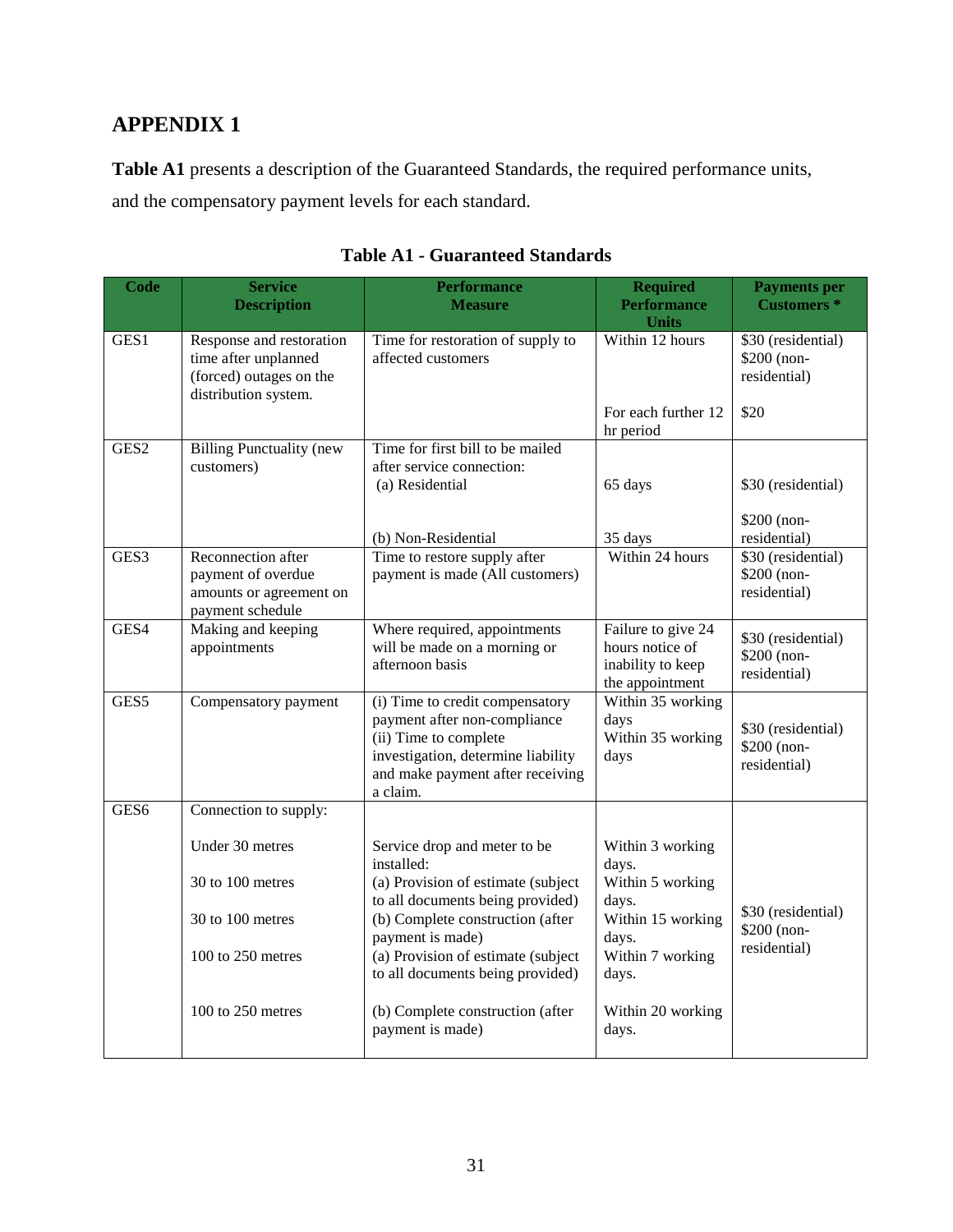**Table A2** presents a description of the Overall Standards and the required performance units for each standard.

<span id="page-35-0"></span>

| Code             | <b>Description</b>                                                                                                                 | <b>Required Performance Units</b>                                                                                                              |  |  |  |  |
|------------------|------------------------------------------------------------------------------------------------------------------------------------|------------------------------------------------------------------------------------------------------------------------------------------------|--|--|--|--|
| OES1             | Line faults repaired within a specified period (for line<br>faults that result in customers being affected)                        | 100% within 48 hours                                                                                                                           |  |  |  |  |
| OES <sub>2</sub> | <b>Billing punctuality</b>                                                                                                         | 98% of all bills to be mailed within ten (10)<br>working days after meter reading or estimation                                                |  |  |  |  |
| OES3             | Frequency of meter testing                                                                                                         | 10% of industrial customers' meters tested for<br>accuracy annually.                                                                           |  |  |  |  |
| OES4             | Frequency of meter reading                                                                                                         | 90% of industrial meters should be read<br>(c)<br>every month<br>(d)<br>90% of residential and commercial meters<br>read according to schedule |  |  |  |  |
| OES5             | System revenue losses (difference between energy<br>received and energy for which revenue is derived)                              | 7.5 % of total energy delivered to customers                                                                                                   |  |  |  |  |
| OES6             | Response to customer queries/requests (written)                                                                                    |                                                                                                                                                |  |  |  |  |
|                  | (a) Time to respond after receipt of queries.                                                                                      | Within 5 working days                                                                                                                          |  |  |  |  |
|                  | (b) Time to complete investigation and to<br>communicate final position                                                            | Within 15 working days of inquiry                                                                                                              |  |  |  |  |
|                  | $(c)$ Time to<br>complete investigation<br>and<br>communicate final position if third party is<br>involved (e.g. insurance claim.) | Within 30 working days after third party action<br>s completed                                                                                 |  |  |  |  |
| OES7             | Number of complaints to TTEC by type:<br><b>Billing</b> queries<br>(c)                                                             | 500<br>and/or<br>written<br>telephone<br>(a)<br>complaints per 10,000 customers per annum                                                      |  |  |  |  |
|                  | (d)<br><b>Voltage Fluctuations/Damage</b>                                                                                          | (b)<br>300<br>telephone<br>and/or<br>written<br>complaints per 10,000 customers per annum                                                      |  |  |  |  |
|                  | Street Lights/ Poles/Disconnections/Other<br>(e)                                                                                   | 1000 telephone and/or written<br>(c)<br>complaints per 10,000 customers per annum                                                              |  |  |  |  |
| OES8             | Prior Notice of planned outages                                                                                                    | At least 72 hours (3 days) advance notice of<br>planned outages 100% of the time                                                               |  |  |  |  |
| OES9             | Correction of Low/High Voltage complaints                                                                                          | All voltage complaints to be responded to<br>within 24 hours and rectified within 15 working<br>days                                           |  |  |  |  |

**Table A2 - Overall Standards**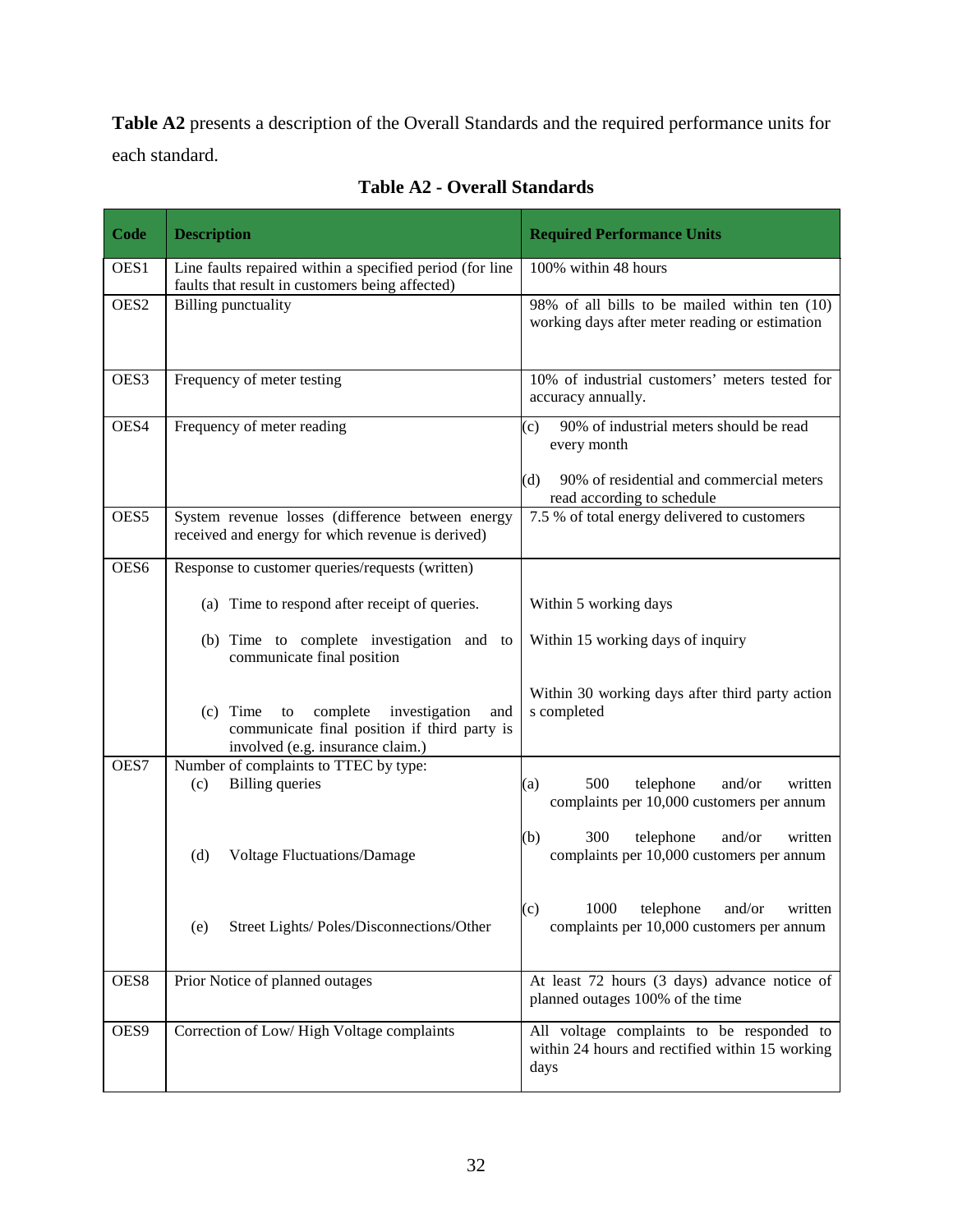## **APPENDIX 2**

**Table A3** shows the compliance rates of the Trinidad and Tobago Electricity Commission with respect to the Guaranteed Standards for Electricity Transmission and Distribution for the period January 2005 to December 2007.

<span id="page-36-1"></span><span id="page-36-0"></span>

|                   | 2005  |       |       |       | 2006  |       |       |       | 2007  |       |       |       |
|-------------------|-------|-------|-------|-------|-------|-------|-------|-------|-------|-------|-------|-------|
| Standard          | Jan   | April | July  | Oct   | Jan   | April | July  | Oct   | Jan   | April | July  | Oct   |
| Code              | to    | to    | to    | to    | To    | to    | to    | to    | To    | to    | to    | to    |
|                   | March | June  | Sept  | Dec   | March | June  | Sept  | Dec   | March | June  | Sept  | Dec   |
| GES <sub>1</sub>  | 99.7  | 98.1  | 99.8  | 99.6  | 99.9  | 99.9  | 99.9  | 99.9  | 100.0 | 100.0 | 99.9  | 99.8  |
| GES <sub>2a</sub> | 96.9  | 100.0 | 100.0 | 100.0 | 50.5  | 37.4  | 44.1  | 51.9  | 56.5  | 14.7  | 53.2  | 56.4  |
| GES <sub>2b</sub> | 75.0  | 100.0 | 90.6  | 100.0 | 53.8  | 75.0  | 17.9  | 28.6  | 16.7  | 14.6  | 3.8   | 3.7   |
| GES <sub>3</sub>  | 98.5  | 99.4  | 99.3  | 100.0 | 99.5  | 99.8  | 100.0 | 99.8  | 99.7  | 99.6  | 98.9  | 99.9  |
| GES <sub>4</sub>  | 100.0 | 100.0 | 100.0 | 100.0 | 100.0 | 100.0 | 100.0 | 100.0 | 100.0 | 100.0 | 100.0 | 100.0 |
| GES <sub>5a</sub> | 100.0 | 100.0 | 100.0 | 100.0 | 100.0 | 100.0 | 100.0 | 100.0 | N/A   | N/A   | N/A   | N/A   |
| GES 5b            | 100.0 | 100.0 | 100.0 | 100.0 | 100.0 | 100.0 | 100.0 | 100.0 | N/A   | N/A   | N/A   | N/A   |
| GES <sub>6a</sub> | 99.0  | 99.7  | 99.4  | 99.4  | 99.7  | 95.7  | 99.4  | 83.5  | 100.0 | 100.0 | 100.0 | 100.0 |
| GES 6b            | 66.0  | 70.9  | 73.2  | 88.6  | 79.3  | 99.0  | 73.2  | 98.0  | 97    | 97    | 94    | 81    |
| GES 6c            | 84.5  | 70.9  | 67.9  | 83.3  | 83.6  | 89.8  | 67.9  | 94.4  | 89    | 86    | 65    | 77    |
| GES <sub>6d</sub> | 100.0 | 76.0  | 71.4  | 95.0  | 86.5  | 92.0  | 71.4  | 80.6  | 100.0 | 97    | 80    | 81    |
| GES 6e            | 83.3  | 64.0  | 80.0  | 85.0  | 94.6  | 64.0  | 80.0  | 77.8  | 83    | 60    | 30    | 13    |

**Table A3 – Compliance Rates (%) for Guaranteed Standards from January 2005 to December 2007**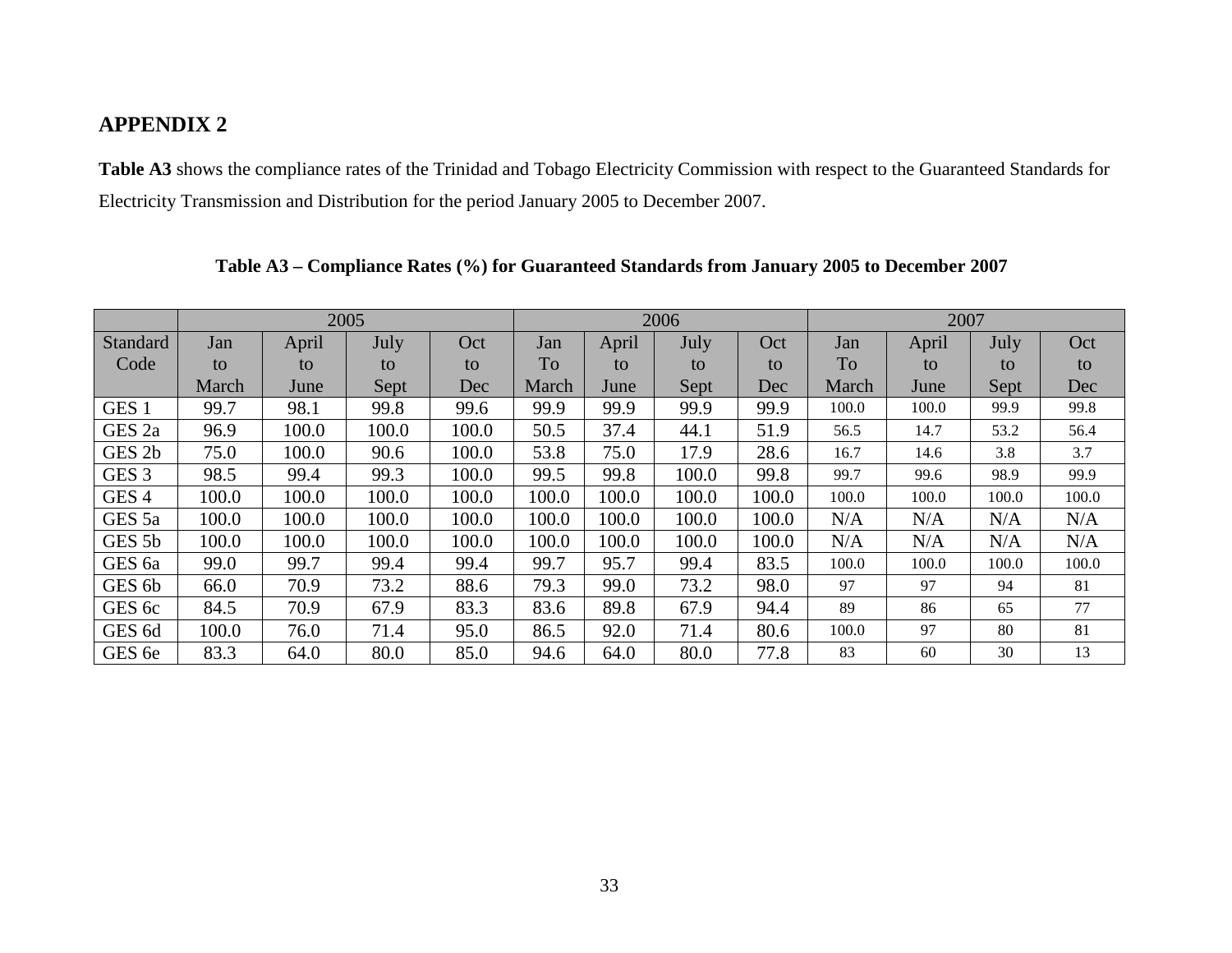**Table A4** shows the compliance rates of the Trinidad and Tobago Electricity Commission with respect to the Overall Standards for Electricity Transmission and Distribution for the period January 2005 to December 2007.

|                   | 2005                     |                          |       |       |       | 2006  |       |       |       | 2007   |       |       |  |
|-------------------|--------------------------|--------------------------|-------|-------|-------|-------|-------|-------|-------|--------|-------|-------|--|
| Standard          | Jan                      | April                    | July  | Oct   | Jan   | April | July  | Oct   | Jan   | April  | July  | Oct   |  |
| Code              | to                       | to                       | to    | to    | to    | to    | to    | to    | to    | to     | to    | to    |  |
|                   | March                    | June                     | Sept  | Dec   | March | June  | Sept  | Dec   | March | June   | Sept  | Dec   |  |
| OES <sub>1</sub>  | 100.0                    | 100.0                    | 100.0 | 100.0 | 100.0 | 100.0 | 100.0 | 100.0 | 100.0 | 100.0  | 100.0 | 100.0 |  |
| OES <sub>2</sub>  | 97.0                     | 100.0                    | 100.0 | 100.0 | 83.9  | 104.0 | 73.2  | 103.4 | 66.3  | 98.0   | 95.9  | 92.9  |  |
| OES <sub>3</sub>  |                          | 100.0                    |       |       |       |       | 100.0 |       |       |        | 100.0 |       |  |
| OES <sub>4a</sub> | 100.0                    |                          |       |       | 100.0 |       |       |       | 100.0 |        |       |       |  |
| OES <sub>4b</sub> | 100.0                    |                          |       |       | 100.0 |       |       |       | 100.0 |        |       |       |  |
| OES <sub>5</sub>  | 100.0                    | 100.0                    | 100.0 | 100.0 | 100.0 | 100.0 | 0.0   | 0.0   | 100.0 | $00\,$ | 0.0   | 0.0   |  |
| OES 6a            | 61.7                     | 46.9                     | 32.5  | 32.9  | 47    | 89    | 87    | 84    | 81    | 91     | 87    | 95    |  |
| OES 6b            | 96.0                     | 13.5                     | 7.1   | 8.2   | 21    | 23    | 33    | 28    | 42    | 39     | 44    | 81    |  |
| OES 6c            | $\overline{\phantom{a}}$ | $\overline{\phantom{0}}$ |       |       | 9     | 31    | 16    | 19    | 17    | 34     | 51    | 56    |  |
| OES <sub>7a</sub> |                          | 100.0                    |       |       | 100.0 |       |       |       | 100.0 |        |       |       |  |
| OES <sub>7b</sub> |                          | 100.0                    |       |       | 100.0 |       |       |       | 100.0 |        |       |       |  |
| OES 7 c           | 100.0                    |                          |       |       |       | 100.0 |       |       | 100.0 |        |       |       |  |
| OES <sub>8</sub>  | 76.3                     | 76.2                     | 78.5  | 67.3  | 52.0  | 56.0  | 53.0  | 79.0  | 45    | 44     | 48    | 56    |  |
| OES <sub>9a</sub> | 99.1                     | 99.8                     | 99.1  | 99.8  | 100.0 | 100.0 | 100.0 | 100.0 | 100.0 | 100.0  | 100.0 | 100.0 |  |
| OES <sub>9b</sub> | 93.4                     | 98.5                     | 92.6  | 93.7  | 94    | 97    | 96    | 96    | 98    | 96     | 99    | 98    |  |

**Table A4 - Compliance Rates for Overall Standards from January 2005 to December 2007**

<span id="page-37-0"></span>*Note: A dash indicates that the data was not provided.*